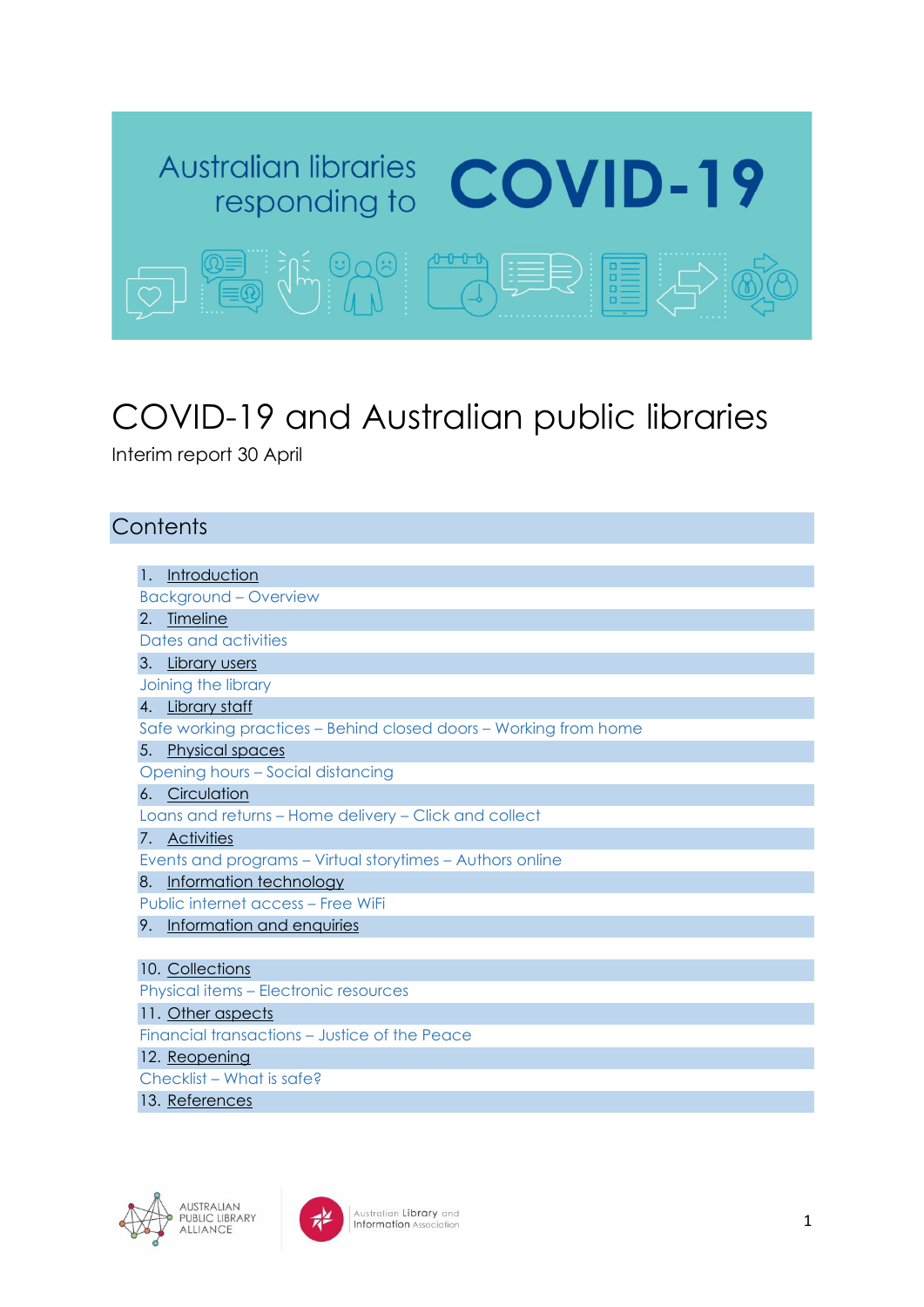## **Introduction**

#### **Background**

The Australian Library and Information Association (ALIA), with input from the ALIA Australian Public Library Alliance, has been monitoring the impact of COVID-19 on Australian public libraries since early March. This report summarises the feedback from 225 of the 400 library services (in total covering 1500 locations) nationally, including several joint use school community libraries.

This interim report has three purposes:

- 1. To provide peer-to-peer guidance for library teams
- 2. To inform government at all three levels of the impact for communities
- 3. To assist the planning for libraries to reopen.

#### **Overview**

On 30 April, most public library buildings across Australia are closed, and communities are having to come to terms with the loss.

Public libraries regularly appear at the top of the satisfaction ratings for council services and no-one would deny their popularity, but it is now that councils are seeing the real value of libraries to their communities. With buildings shut and services reduced, many people who rely on public PCs are denied access to the internet and government services online; housebound readers have lost a service which greatly assists their sense of connection; families with young children cannot attend real world storytime to give their children the best start with language and literacy.

Despite the challenges, this interim report shows that library staff are finding creative ways to transform some services to digital delivery and to support their communities through the COVID-19 pandemic. A surge in online borrowing in many libraries from members who can no longer borrow physical books reaffirms the extent to which people value the access to reading materials that libraries provide.

<span id="page-1-0"></span>When buildings reopen and the full range of services resumes, it will be a cause for community celebration; an opportunity for library staff to reassess 'the new normal', and a time for local government to plan investment in this essential community resource.



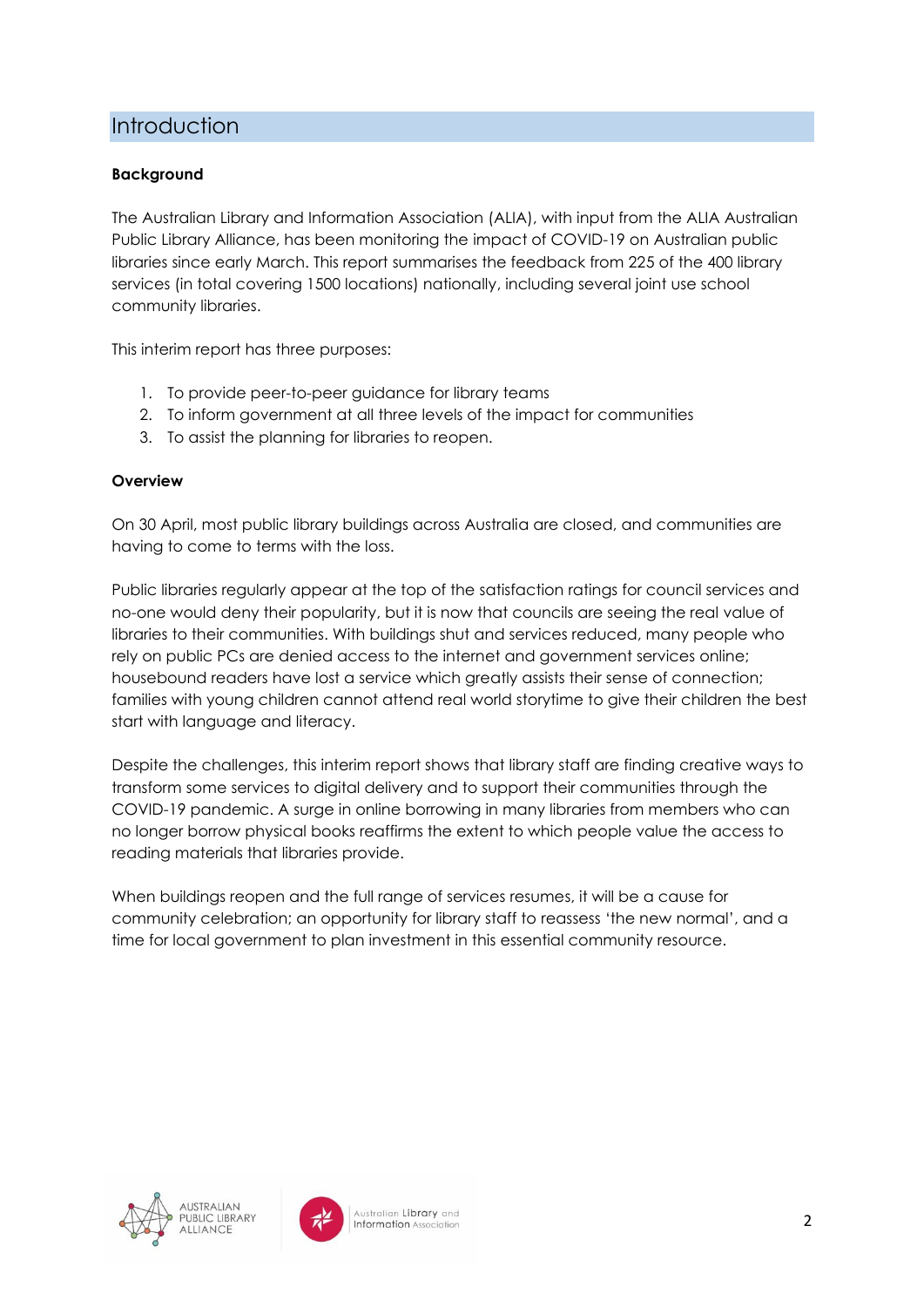## **Timeline**

| <b>Date</b> | <b>Activity</b>                                                                            |
|-------------|--------------------------------------------------------------------------------------------|
| 11 March    | The World Health Organisation characterises COVID-19 as a pandemic                         |
|             | ALIA cancels its National Conference, 4-8 May, Sydney                                      |
| 13 March    | Library programs and events begin to be cancelled or postponed                             |
|             | First reports of restricted use of library spaces and mobile library suspension            |
| 18 March    | Library building closures begin to be reported in significant numbers                      |
| 18 March    | ALIA negotiates agreement on copyright for virtual storytimes                              |
| 19 March    | Click and collect, home delivery, collection items by post services begin                  |
| 20 March    | Library programs and events underway as virtual activities                                 |
|             | Many libraries subscribe to new eresources to meet demand                                  |
|             | Libraries begin heavy promotion of online resources                                        |
| 23 March    | First day of library building closures in many locations                                   |
| 25 March    | PM announces libraries will close from midnight 25 March                                   |
|             | New activities: online trivia, reading challenges, local history projects                  |
|             | Book clubs move online                                                                     |
| 26 March    | Library buildings closed to the public, staff remain on site                               |
| 6 April     | More new activities: online craft, workshops, talks                                        |
| 8 May       | Australian Government National Cabinet has flagged the potential easing<br>of restrictions |
| 15 May      | Northern Territory libraries to open from noon                                             |
| 25-31 May   | ALIA Library and Information Week                                                          |
| 27 May      | ALIA National Simultaneous Storytime                                                       |

<span id="page-2-0"></span>

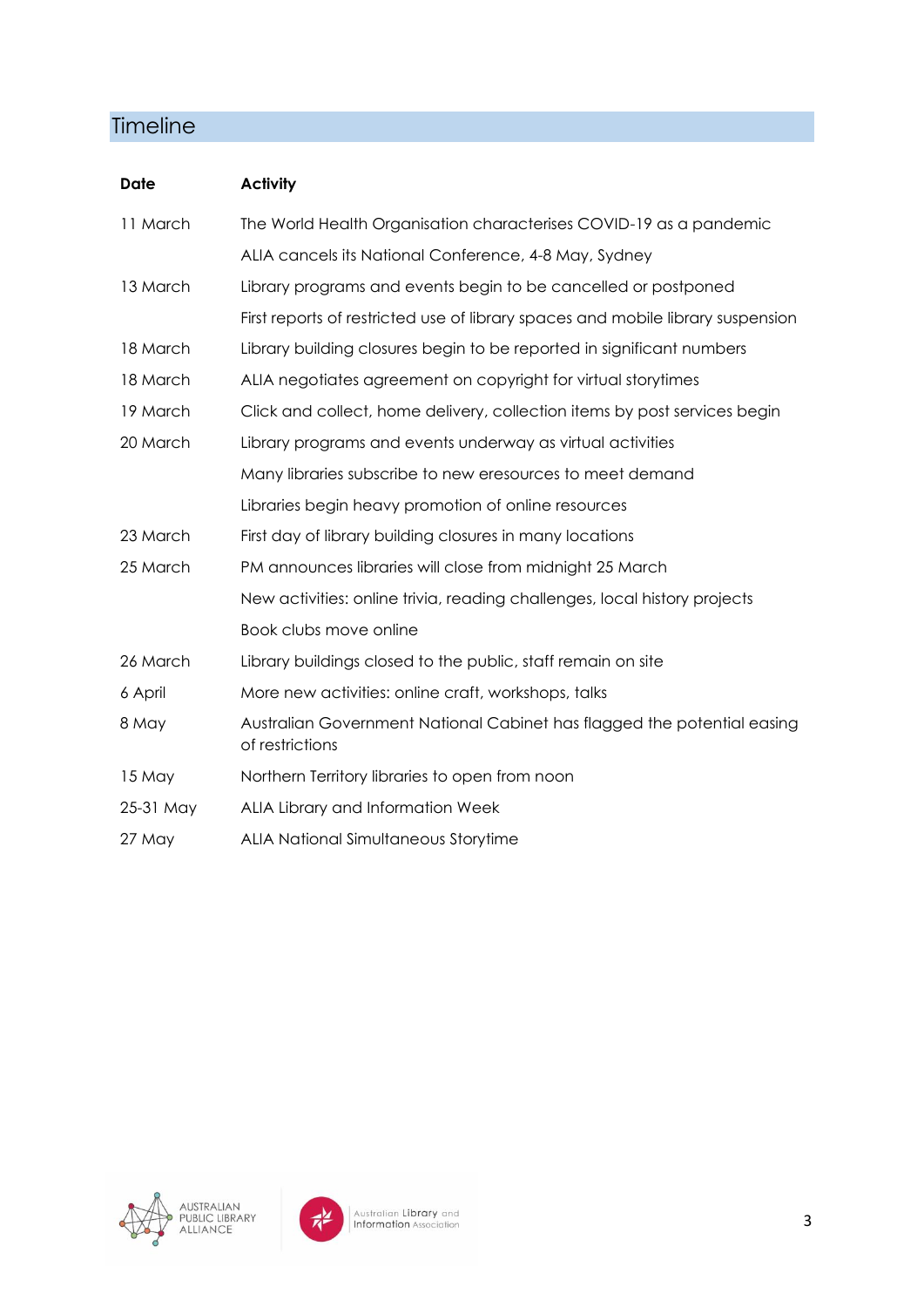## Library users

Libraries play an important part in the lives of the 9 million registered members and many more Australians who use them as places for quiet study, group learning, respite and social connection. For book borrowers, there is the double whammy of being confined at home and having limited access to reading materials. For the 2.5 million Australians<sup>i</sup> who are not online at home, there is the worry of being without access to government websites, help and advice.

#### **Joining the library**

Where most libraries have previously required people to present at a branch with photo ID in order to become a library member, in March and April more libraries have introduced online membership with immediate access to online services.

#### Libraries ACT

29 April website: "We are offering a new temporary measure so anyone in the Canberra community who is not already a library member can fast track their membership and join Libraries ACT online.

"To become a member, visit the [register page](https://librariesact.spydus.com/cgi-bin/spydus.exe/MSGTRN/WPAC/JOIN) of the Libraries ACT website and complete the membership form. After applying you will need to send through a selfie (clear photo of yourself) holding your proof of ID and ACT residency. This needs to show your full face, so we can check we're joining up the right person and that you live in the ACT. This also makes sure we can meet our agreements with the suppliers of our digital resources."

#### City of Sydney, NSW

29 April website: "We've introduced temporary online memberships for City of Sydney residents and ratepayers living in NSW, allowing you to join our library without visiting a branch. With this membership, you'll get free access to our entire digital collection including ebooks, eaudiobooks, emagazines, enewspapers, and film and music streaming services.

"Temporary memberships are valid until 30 June 2020, subject to review of library reopening dates. When our libraries reopen, you'll easily be able to convert to a full membership by visiting a branch and providing proof of identity, including your current permanent address."

#### Oberon Library, NSW

"New members have been added over the phone. This was initially due to the increased demand in residents wishing to access the ebooks, but has evolved to include residents who would like to borrow the library's physical collection of books and DVDs."

#### Ipswich Libraries, QLD

April: "Virtual library cards offered through the library's app. There was a notable bump in both membership registration and in the use of eresources that occurred month on month for February, March and April."



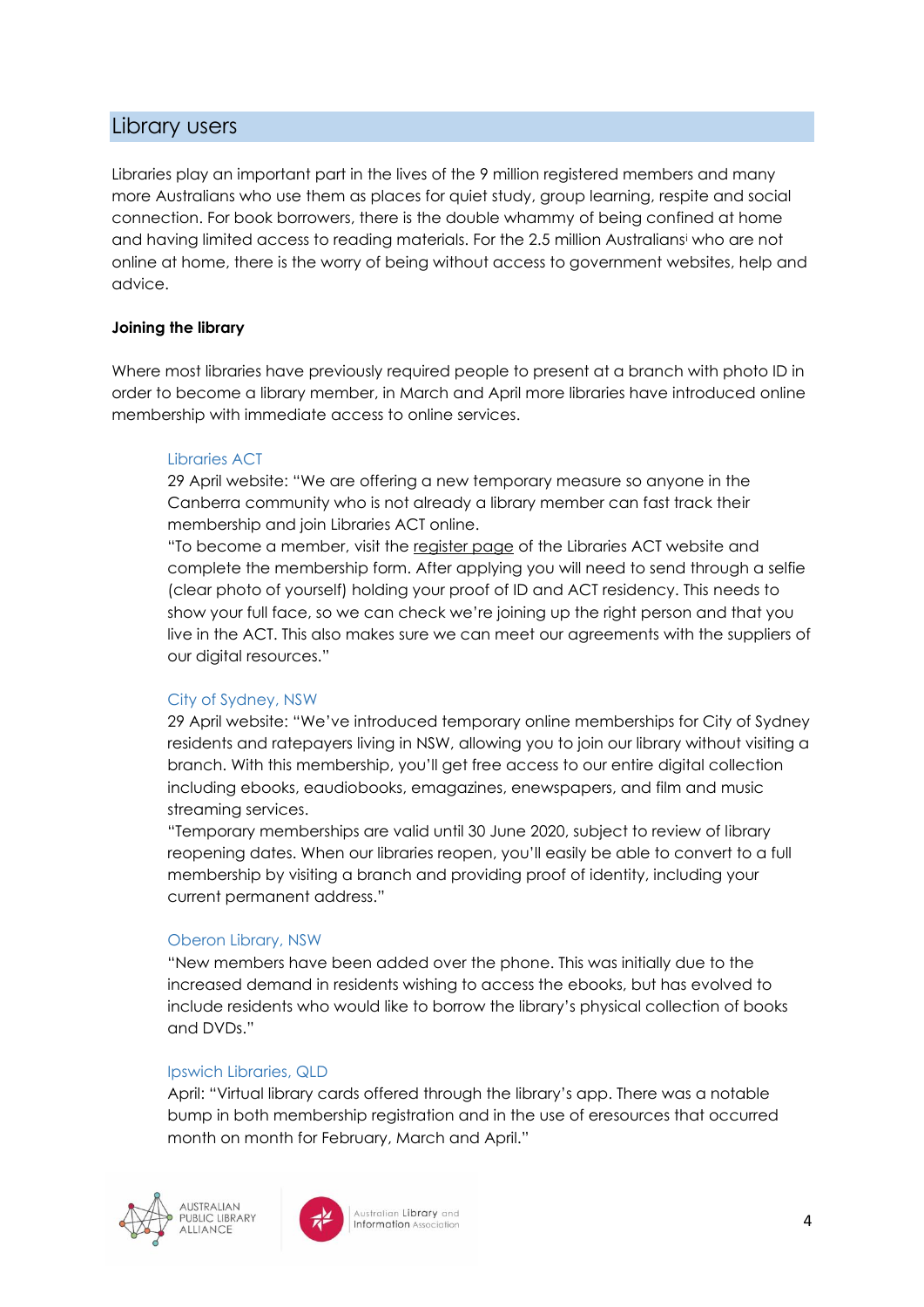#### Libraries Tasmania, TAS

March: "Online registrations were extended and promoted mid-March, with 1319 new online registrations since Tasmanian libraries closed their doors on 24 March."

#### Eastern Regional Libraries, VIC

April: "Online membership for adults and children. Membership numbers are emailed to patron for instant access."

#### Libraries SA

Provided a Digital Membership allowing access to the online library. Members could join via the website and received immediate online access. During COVID-19 restrictions this was promoted via social media with approximately 70 new members joining daily.

## <span id="page-4-0"></span>Library staff

Library managers are balancing considerations about the needs of their communities with the health and wellbeing of their staff. A primary concern is how to minimise their teams' exposure to the Coronavirus.

While for many staff, health is the major worry; for casual workers, being stood down is also a very real concern. Councils are not eligible for the federal government's JobKeeper payments although individuals can apply for JobSeeker and there are special arrangements for local government employees in some states.

#### **Safe working practices**

Libraries have adopted new working procedures, including social distancing between colleagues, regular hand washing and sanitising, cleaning and sanitisation of collection items and quarantine of returned items.

#### Department of Health, WA

With the Closure and Restriction (Limit the Spread) Directions closing all libraries to the public throughout Western Australia, several libraries have developed home delivery services to ensure members of the community still have adequate access to library items. To ensure the safety of library staff and members of the community, the following Infection Prevention and Control advice must be followed when offering home delivery services:

#### At the library

• Hand hygiene facilities (sink with soap and water or alcohol-based hand sanitiser) must be available for staff to perform hand hygiene prior to handling, and after handling all items. • Library staff must wear disposable gloves when handling all returned items and when handling chemical cleaning agents. Hand hygiene must be performed after removal of the gloves. The gloves are to be disposed of into the rubbish bin after removal. • Returned items must be segregated from regular library





Australian Library and **Information Associa** 

items. There must be an area dedicated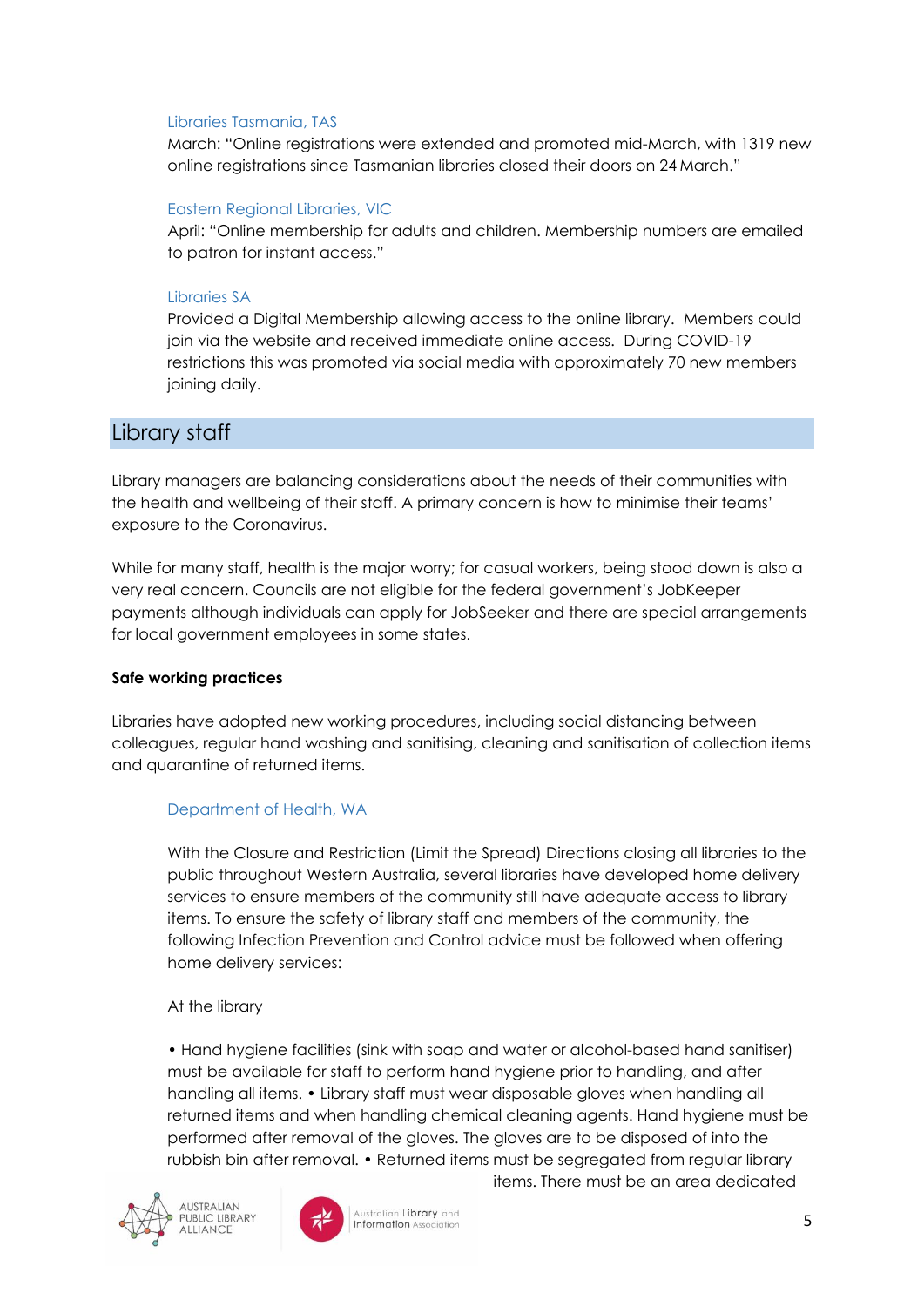for these items to be returned to, where cleaning procedures or quarantining of items can take place effectively. • Returned items that can be cleaned (e.g. DVD cases, plastic covered books) on return, are required to be thoroughly wiped over the with a detergent/disinfectant cleaning product/wipes. These items must be left to dry and can then be returned to the catalogue.

• Returned items that cannot be cleaned on return (e.g. non-plastic covered books), must be left for 24 hours prior to being returned to the catalogue system. • Consideration must be given to delivery and pick-up processes for transporting the library items. For example, library items can be delivered and received back in the same reusable plastic bag. These bags and other items can be quarantined for 24 hours with other quarantined items.

#### During delivery

• At drop off and collection of items, social distancing is to be observed which involves no face to face contact. Hand hygiene must be maintained during delivery service. • The vehicle used to transport the library items to and from residential addresses should be wiped clean at the end of each shift with a detergent/disinfectant based cleaning product/wipes, paying particular attention to the area the items were stored in and high touch areas such as door handles.

© Department of Health 2020

#### **Behind closed doors**

While library buildings are closed, most libraries remain open for digital services 24/7. Administration duties, collection management and maintenance, development and delivery of digital services, email and phone enquiries, continue regardless.

In some locations, home deliveries, printing and other services have remained available, and click and collect or kerbside pick-up options have been introduced.

Staff have also been usefully occupied reviewing policies, strategic planning, stocktaking, weeding and reorganising collections, while others have been redeployed to provide information on council and state/territory government helplines. Library teams have also taken the opportunity to redevelop spaces.

#### Flinders Mobile Library Service, SA April: "Staff present in library with varying hours."

#### City of Mandurah, WA

April: "All team members still working in the library space are contributing to the City of Mandurah's response to COVID-19 through one of five project teams within the Vulnerable Communities Working Group."



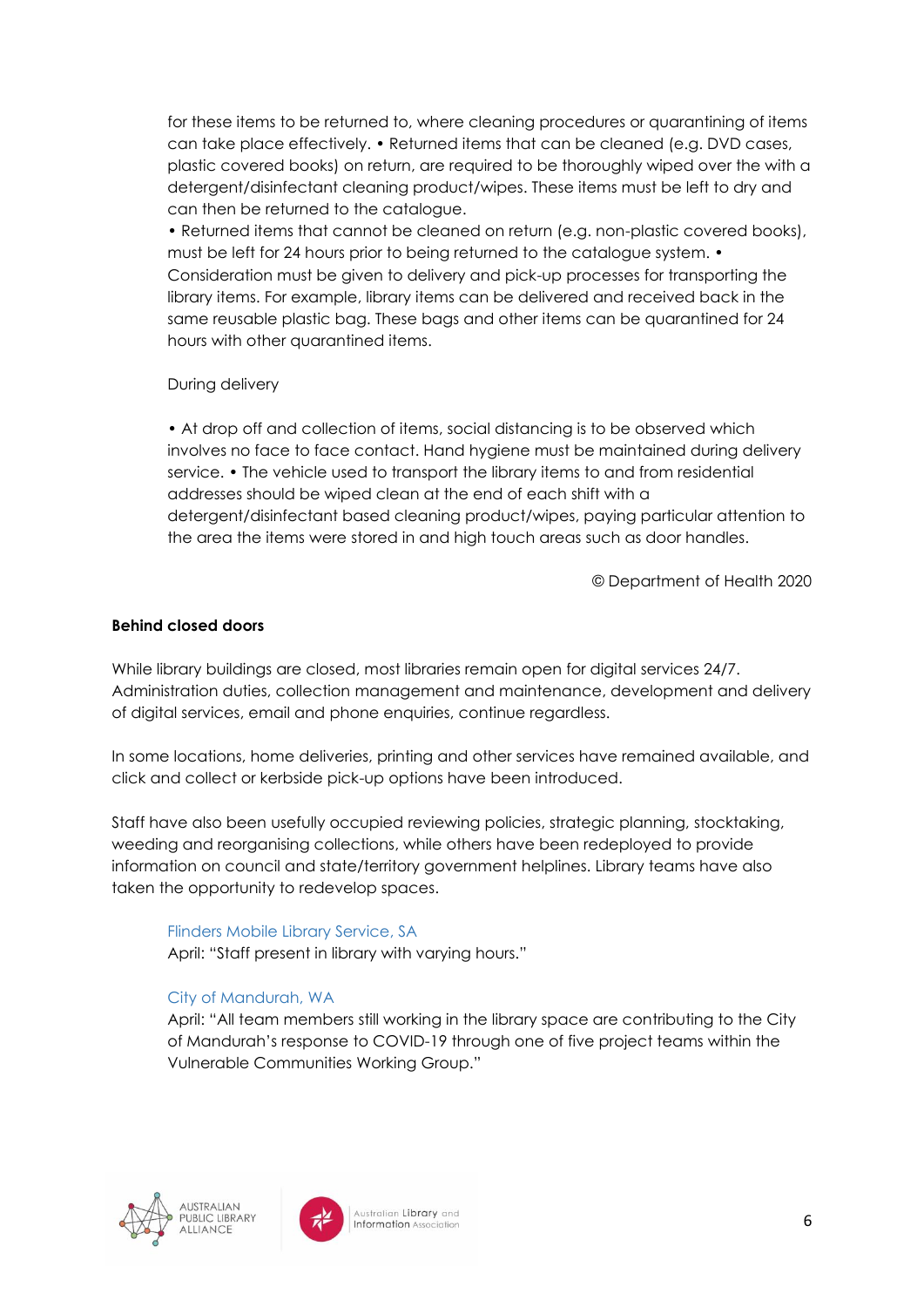#### Libraries Tasmania, TAS

"In addition to back-room duties and continuing to support online delivery, many front-line staff are taking on new duties in areas such as digitisation, management of our archives collection and reviews of our public library programs and services. This is helping us advance some of our longer-term priorities more quickly."

#### City of Rockingham Libraries, WA

"Staff are continuing the development of a local history library and a new tech space 'the studio' while the library floor is empty."

#### Libraries SA

Some libraries took the opportunity to rearrange collections and layout, whilst others provided outreach support to vulnerable community members and developed innovative online children programs focussing on STEM/STEAM and literacy development.

This regular and additional workload has supported the continued employment of full-time, part-time and casual employees wherever possible. Volunteer-led services have, for the most part, been suspended as volunteers tend to be older and more vulnerable due to preexisting conditions.

#### **Working from home**

There have been limited opportunities for staff to work from home but local governments are taking measures for staff welfare.

#### Adelaide Hills Library Service, SA

3 April: "Majority of staff including vulnerable staff and contact centre staff are working from home. All branches staffed to maintain services – reduced movement between branches as much as possible plus no Sunday hours. Plan developed to have all library and customer service work from home should it be necessary."

#### City of Marion, SA

April: "Mix of work from home and on-site. While working from home, staff are focusing on professional development opportunities online."

#### Libraries Tasmania, TAS

April: "We have a mixture of staffing arrangements including working from home and on site. Many staff are working successfully from home on projects such as design and development of innovative extensions of physical and online service and program delivery to clients, including collection of COVID-19 stories for our archives collection and virtual adult literacy tutoring."

<span id="page-6-0"></span>

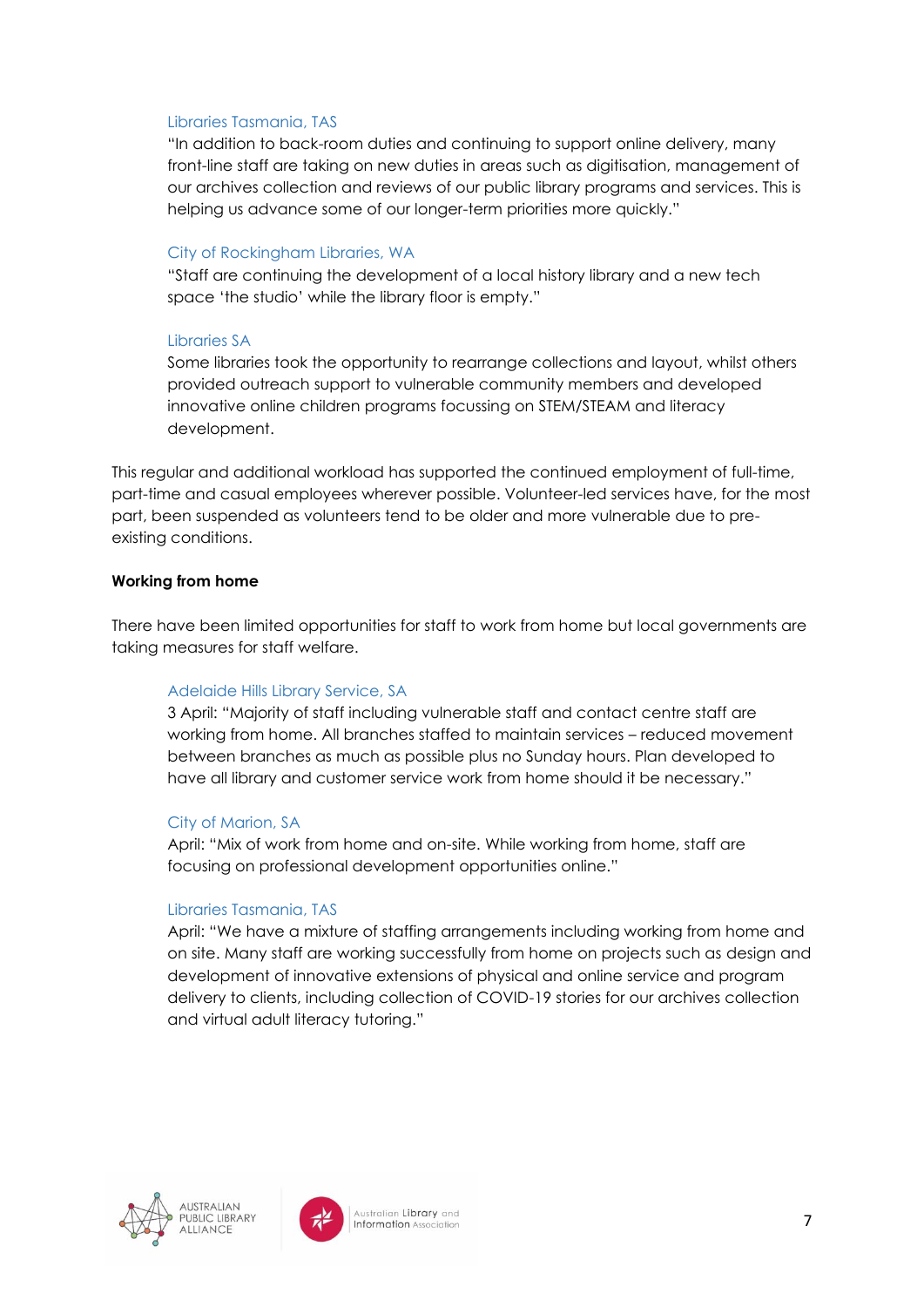## Physical spaces

Public libraries have been in lockdown since 26 March. Many closed from Monday 23 March and this decision was confirmed at the national level when the Prime Minister announced that libraries along with other public venues would close from midnight on Wednesday 25 March.

#### **Opening hours**

From 18 March, libraries began to close their physical spaces, commencing with community meeting rooms and progressing to the full library building.

#### Stirling Libraries, WA

16 March: "Cancelled all events, outreach programs and services; extended loan periods; reduction of library service points (including computers)."

#### National Library of Australia, ACT

17 March: "Temporary suspension of all onsite public programs including guided tours and onsite learning programs until further notice." 20 March: "The library building, including reading rooms, exhibition galleries, bookshop and cafes will remain open." 23 March: "The NLA will close at 5pm each day and public spaces on levels 3 and 4 will be closed from 23 March until further notice." 25 March: "Closed to the public until further notice."

#### State Library Victoria, VIC

16 March: "Temporary closure." 3 April: "Closed until 30 June, the library has urged the public to use its digital offerings."

#### Libraries SA

All SA Libraries closed their physical spaces from midnight 25 March, which impacted on browsing the physical collections, accessing public computers and attending programs.

#### **Social distancing**

Before full closure, libraries rearranged furniture and removed fixed seating to separate PC stations and provide at least 1.5 metres between public access computers. Libraries found other ways of limiting contact, by restricting activities.

#### Cairns Libraries, QLD

19 March: "Capped visitors at fewer than 100 in all library branches. Closure of all library meeting room facilities."

#### Hills Shire Council, NSW

17 March: "Libraries are only open for borrowing or returning books. People will not be permitted to remain in the library for long periods of time to read or study."



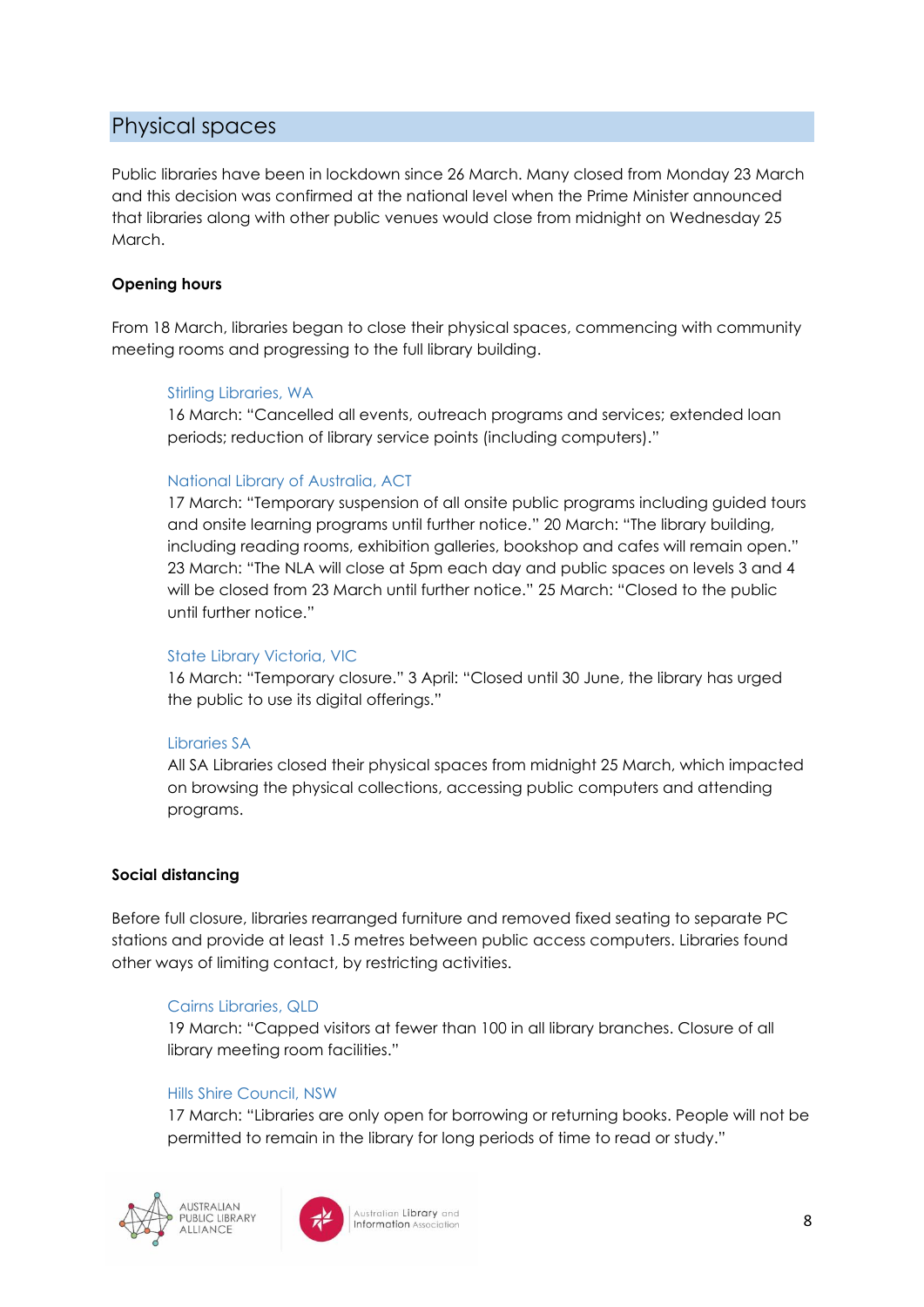#### Quilpie Library, QLD

24 March: "Closed to the public except by appointment to borrow books or to use the Centrelink self-service kiosk."

#### City of Darwin Libraries, NT

23 March: "Cancellation of all library programs; start of Senior & Disability Hours between 9am-11am; extension of loan period; limit of 25 customers in library with 30 minutes per visit."

#### Hibberd Library, QLD

24 March: "Cancellation of all programs and play space. Removal of access to all bar two computers."

### <span id="page-8-0"></span>**Circulation**

Libraries were already seeking ways to make their collections more accessible by remote users and COVID-19 has seen a speeding up of this activity, as teams have put energy and creativity into moving collections and services online.

Print books are still in demand and, where they can, libraries are offering 'click and collect' or other takeaway servicesii. In some cases, books are provided on extended loans so they don't have to be returned until after stringent lockdown rules have eased. In other cases, libraries have put in place quarantine measures for returned items.

Home library services for people with limited mobility have also been maintained where possible, as this is a lifeline for people who are housebound.

#### **Loans and returns**

One of the first reactions we saw from libraries was an increase in borrowing limits, the suspension of fines, an extension of loan periods for print books and automatic renewals to cover the lockdown period.

#### Alice Springs Public Library, NT

17 March: "Suspension of all library programs and events; lending limits have been doubled; static services have been reduced."

#### Libraries SA

The following changes were made to loan periods:

- 6 week loan periods on all items borrowed from 19 March 2020 were applied (previously was 2 to 4 weeks)
- Items that were due from 26 February 2020 were extended to 1 May 2020
- Overdue and billing notices have been stopped until the end of April



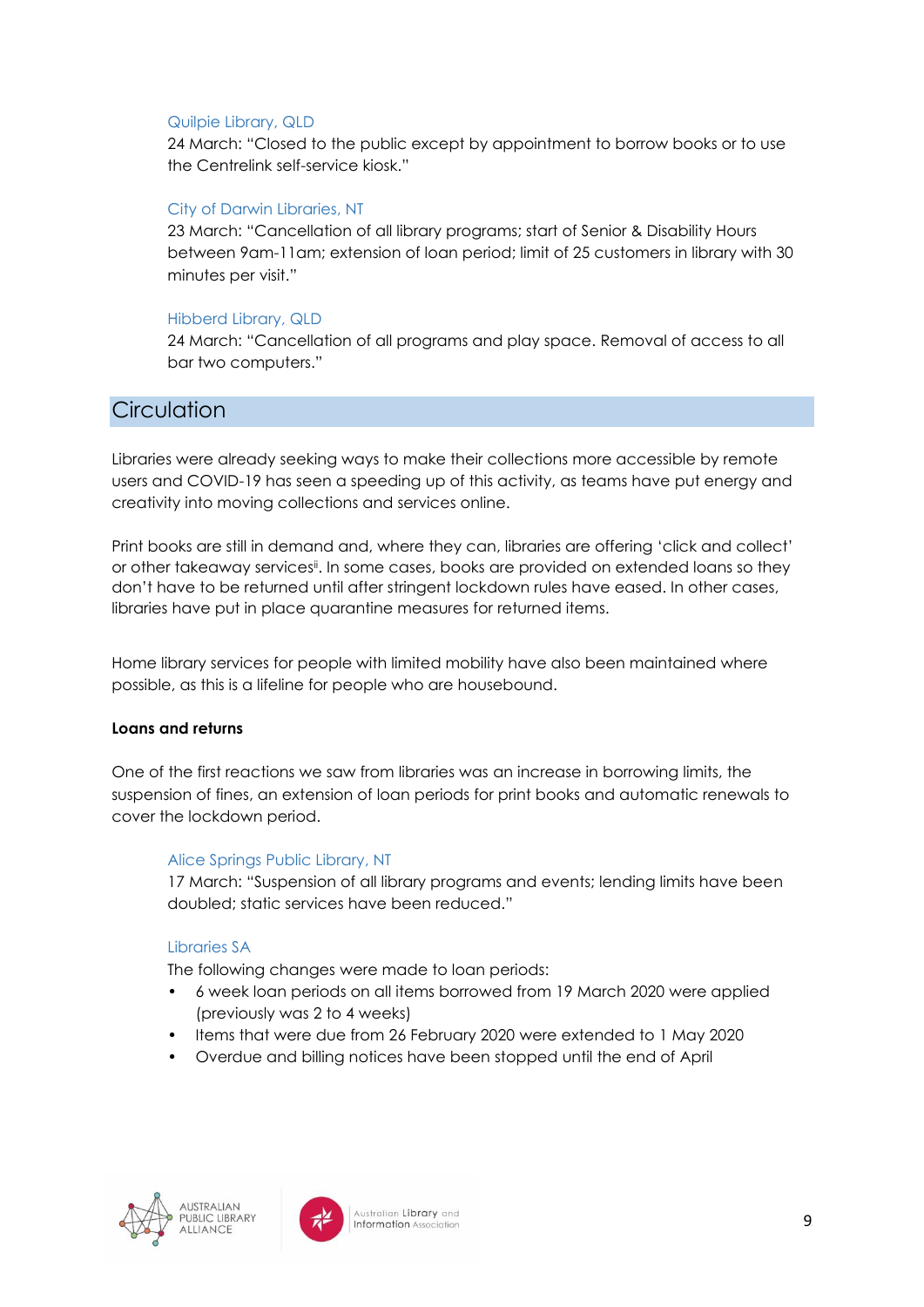Some libraries continue to accept returns, others do not. Some accept reservations of physical items, others not.

#### Burdekin Library, QLD

April: "Return chutes are open – returned books are being isolated for 24 hours and cleaned before being reshelved."

#### Flinders Shire Public Library, QLD

April: "Continue to fill reservations and requests from Rural Libraries Queensland libraries."

#### Libraries Tasmania, TAS

March: "The number of books clients can borrow and the length of loan periods were increased prior to closure. Members were notified via email of these changes, with many taking the opportunity to stock up on reading material. We saw a significant increase in loans in the days immediately before closure."

Interlibrary lending is another aspect with a variable response, which the National Library of Australia captured on its website.

#### National Library of Australia, ACT

"Some libraries have reduced their services in response to the COVID-19 situation. Please check the Reduced interlibrary loan and document supply services page<sup>iii</sup> for details."

#### **Home delivery**

Libraries are reluctant to leave housebound library users without a service and many continue to run a home library service, in some cases extending it to other users. However, mobile library services were suspended with the closure of library buildings, and libraries ended visits to aged care facilities where residents were extremely vulnerable.

#### Northern Beaches Council, NSW

20 March: "Temporary closure of three libraries; reduced hours in the remaining open libraries; expanded home library service."

#### City of Darwin Libraries, NT

April: "Home delivery of library books is being offered to anyone particularly vulnerable to more serious illness from COVID-19 like those over 70; in partnership with Tennis NT who are supplying three drivers and cars on Friday mornings."

#### Berrigan Shire Library Service, NSW

April: "Staff are phoning, selecting and packing items requested by patrons and delivering them to the patron's door."

#### Narrandera Library, NSW

23 March: "Mobile library services, school visits, library programs and events suspended."



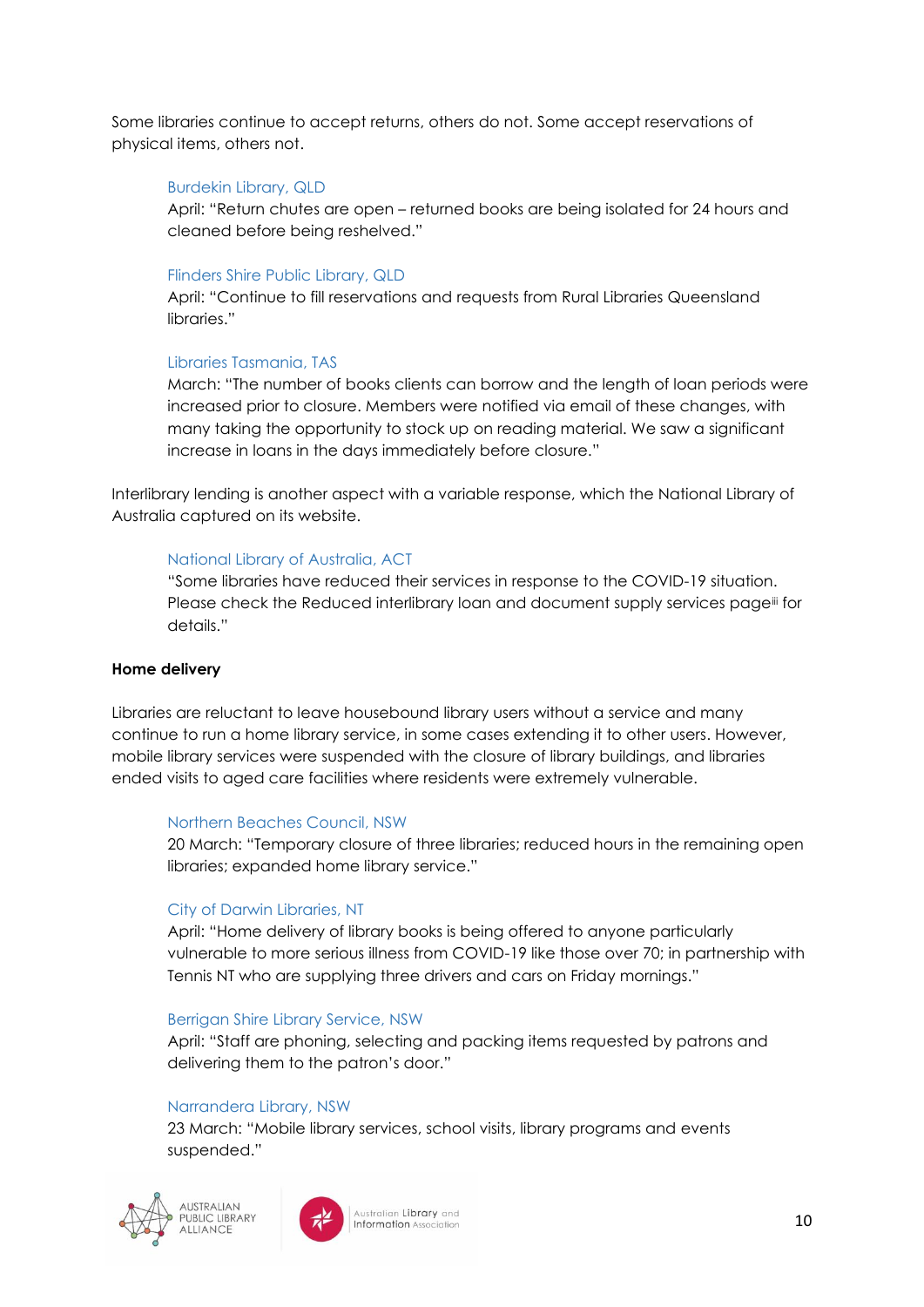#### Wollongong City Libraries, NSW

24 March: "Delivering collection items via mail."

#### Mareeba Shire Council, QLD

April: "We have arranged for the local rural Post Offices to act as collection points for our rural customers who can no longer come into town."

#### City of Charles Sturt Library Service, SA

April: "Mobile library has ceased but home library service is being expanded to include all customers considered at risk or vulnerable. Strict hygiene measures are in place."

#### Casey Cardinia Libraries, VIC

April: "Home delivery of holds and binge bags via ausPost."

#### Libraries SA

Home delivery services adopted a "Drop and Wave" model to ensure social distancing rules were enforced.

#### **Click and collect**

Click and collect, kerbside pick-up and contactless delivery mirror the retail grocery stores' response to COVID-19.

#### Ipswich Libraries, QLD

April: "Lending through SmartLockers at Springfield and the Karalee Library Pod. Customers can request online from any branch and pick up from those locations 24/7 (both are in shopping centres)."

#### Central Coast Library Service, NSW

April: "Click and Deliver service operating – this is a contactless delivery service to the library member's house. Includes customer selected reservations, book bundles (selected by library staff) and craft packs."

#### Richmond-Upper-Clarence Regional Library, NSW

April: "Services provided – click and collect, printing, mobile library drop-offs, housebound drop-offs, online book club."

#### City of Salisbury, SA

ALIA website case study: During the COVID-19 pandemic, Salisbury Library Service started providing its community with a 'Click and Collect' service to pick up physical collection materials on hold. For those who were self-isolating and could not visit the library, they also offered a free 'Library to your Door' delivery service.

These services were implemented by first deciding on how the service would operate and conducting the risk assessment. Staff then worked with the Marketing and Communications team to develop the collateral to advertise the service.



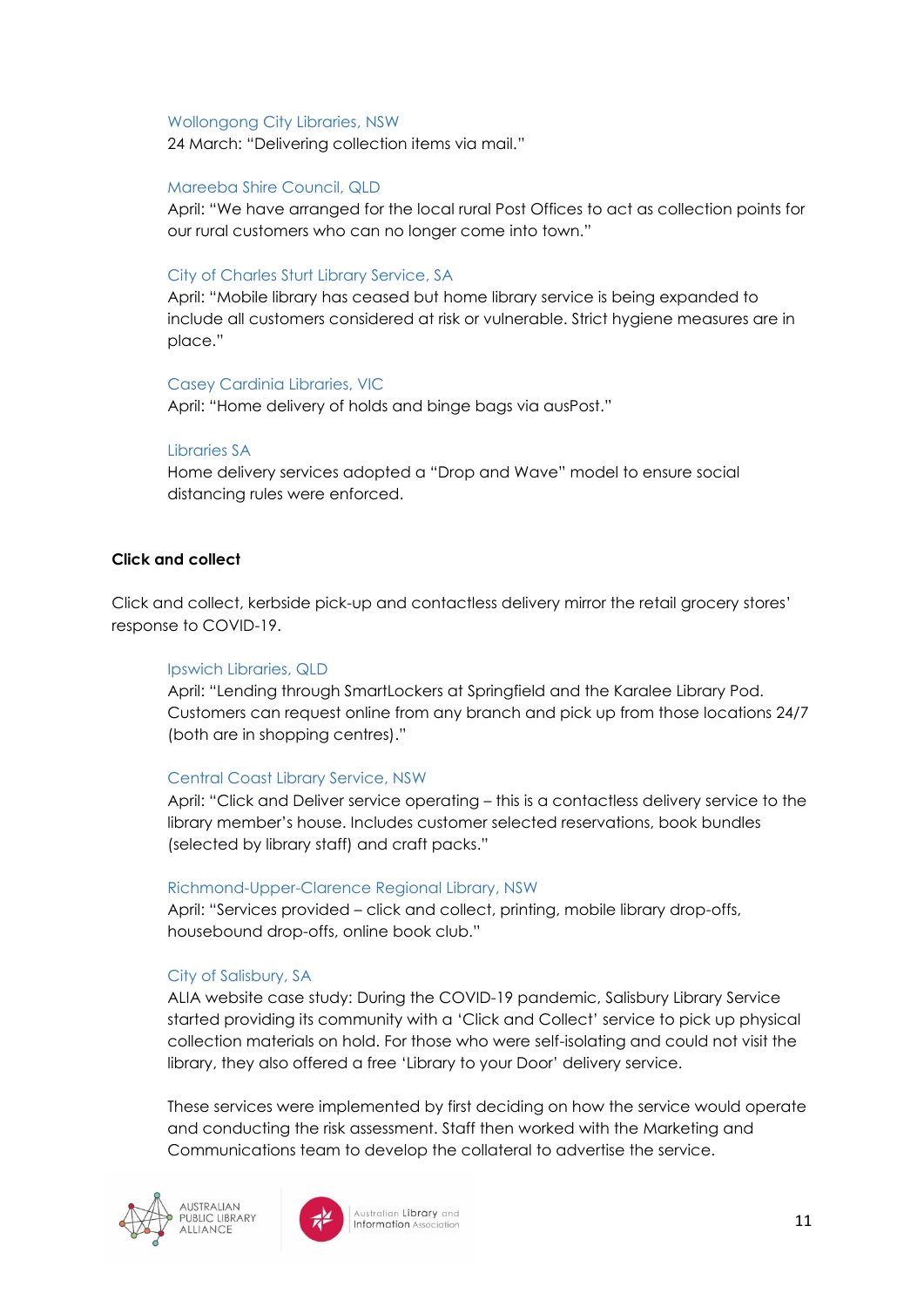For both services, customers could select items online or call and have the library staff select for them. Although a global change to extend due dates was applied, the library also provided a pick-up service for customers to return items.

For existing Home Library customers, including residential villages and nursing homes they doubled the frequency of deliveries and number of items. As they are one of the larger library services in metropolitan Adelaide, they have a large collection to select from.

Staff delivering 'Click and Collect' were integral to refining how the service operates and they tweaked several aspects to ensure that they operated safely and efficiently. One staff suggestion that was implemented was to develop activity packs for children and adults that included puzzles, quizzes and further information on library services such as Digital Library.

The most obvious risk was that staff or community would contract COVID-19 through face to face contact or after handling items from the collection. A risk assessment was conducted by the Manager of Environmental Health and Safety, who was the chair of the COVID-19 work group and the Team Leader Safety and Wellbeing. This assessment documented the controls and treatments in line with current Federal and State Health advice. These controls included:

- Contactless service in that customers communicate with staff by phone on arrival and items are placed in the vehicle to maintain social distancing requirements.
- Staff wearing gloves when handling items.
- Staff washing hands and using hand sanitiser as required.
- Increased hygiene cleaning of all workspaces.
- All returned items sanitized and quarantined for a period of 7 days, as per the advice from various sources including information provided via ALIA: *[How safe](https://www.alia.org.au/resources-libraries#Library%20books%20and%20devices)  [are library books and devices?](https://www.alia.org.au/resources-libraries#Library%20books%20and%20devices)*

A 'With compliments' slip added to the items, providing information on alternative delivery options and advice for customers with the following information: *Please wash hands thoroughly before and after handling library books, exercise good personal hygiene, and avoid touching face whilst reading books.*

#### State Library of Western Australia, WA

17 April: "Mystery Box drive-in service where customers who have ordered can pick up a box of books from our van dock – we have packed more than 1000 boxes."

#### Holdfast Bay Public Libraries, SA

Holdfast Bay Public Libraries partnered with Australia Post, using parcel post for delivering library items. This enabled library customers to remain self-isolating, encouraged physical distancing, and provided access to resources to aid them in their isolation. As one patron commented: "What a lovely surprise when my items on hold arrived by post. It was a very kind gesture in these awful times".



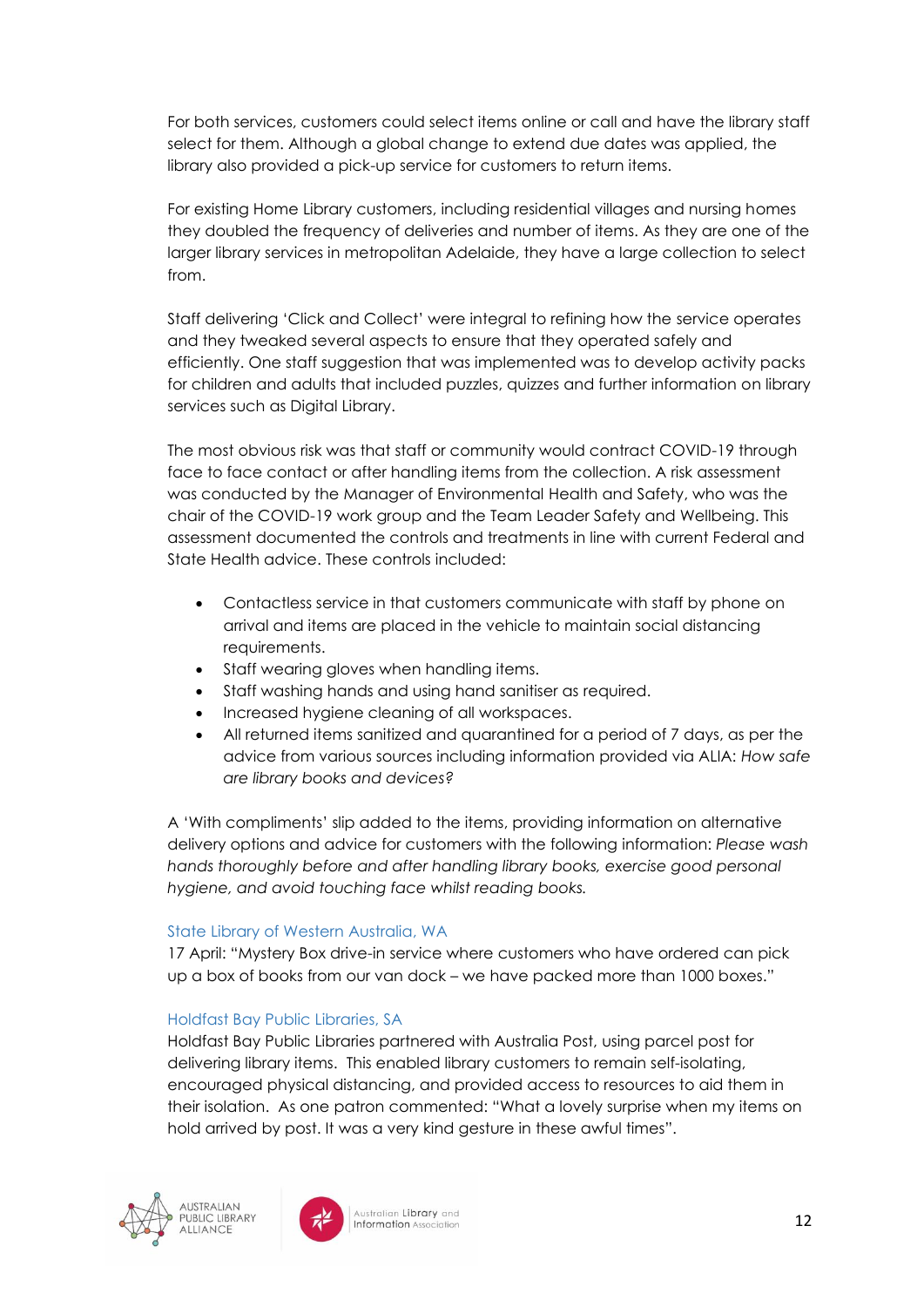## <span id="page-12-0"></span>**Activities**

Over the last four recorded years, the number of programs offered by libraries increased by a third, from 187,000 in 2014-2015 to 250,000 in 2017-2018 (Victoria excluded)iv. Demand has driven this growth and by far the most popular events are storytimes for babies, toddlers and pre-schoolers. These are not only fun activities, but also play an essential part in the development of early language and literacy.

#### **Events and programs**

The physical delivery of public programs ended with the closure of library buildings. Events in libraries have been postponed, cancelled or moved online. ALIA's National Simultaneous Storytime on 27 May and Library and Information Week from 25-29 May have been reinvented for digital delivery.

#### Bathurst Library, NSW

23 March: "Storytime and Baby Rhymetime both online; children's programs moved to digital including the Autumn School Holiday program and homework help."

#### Central Coast Library Service, NSW

April: "Interactive group sessions for family history and table-top gaming; virtual events and author talks commence at the end of May."

#### Clarence Regional Library, NSW

25 March: "Library LEGO Legends online challenge, book club, writers' corner, virtual storytimes."

#### Macquarie Regional Library, NSW

April: "Maker Monday craft and STEM activity sessions on Mondays at 11am, through the library social media and YouTube."

#### City of Darwin Libraries, NT

1 April: "LEGO club and after-school board games clubs are being run online. The library is working on offering its annual Young Territory Author Awards workshops online this year using webX, as well as Library and Information Week events, an author workshop and National Simultaneous Storytime."

#### Burdekin Library, QLD

April: "Virtual Kids' Club with LEGO Challenges, Cleverpatch Craft afternoons, science experiments and art activities. Library and Information Week virtual author talks and workshops. Be Connected webinars with online links."

#### Whitsunday Regional Libraries, QLD

April: "All branches closed from 26 March until further notice. Virtual First Five Forever sessions, Baby Bounce, Library Play, Storytime via Council Facebook page."

#### City of Mandurah, WA

23 March: "Translation of face to face programs to digital programs, and offering rhymetime, storytime and LEGO Club weekly challenges live on Facebook."



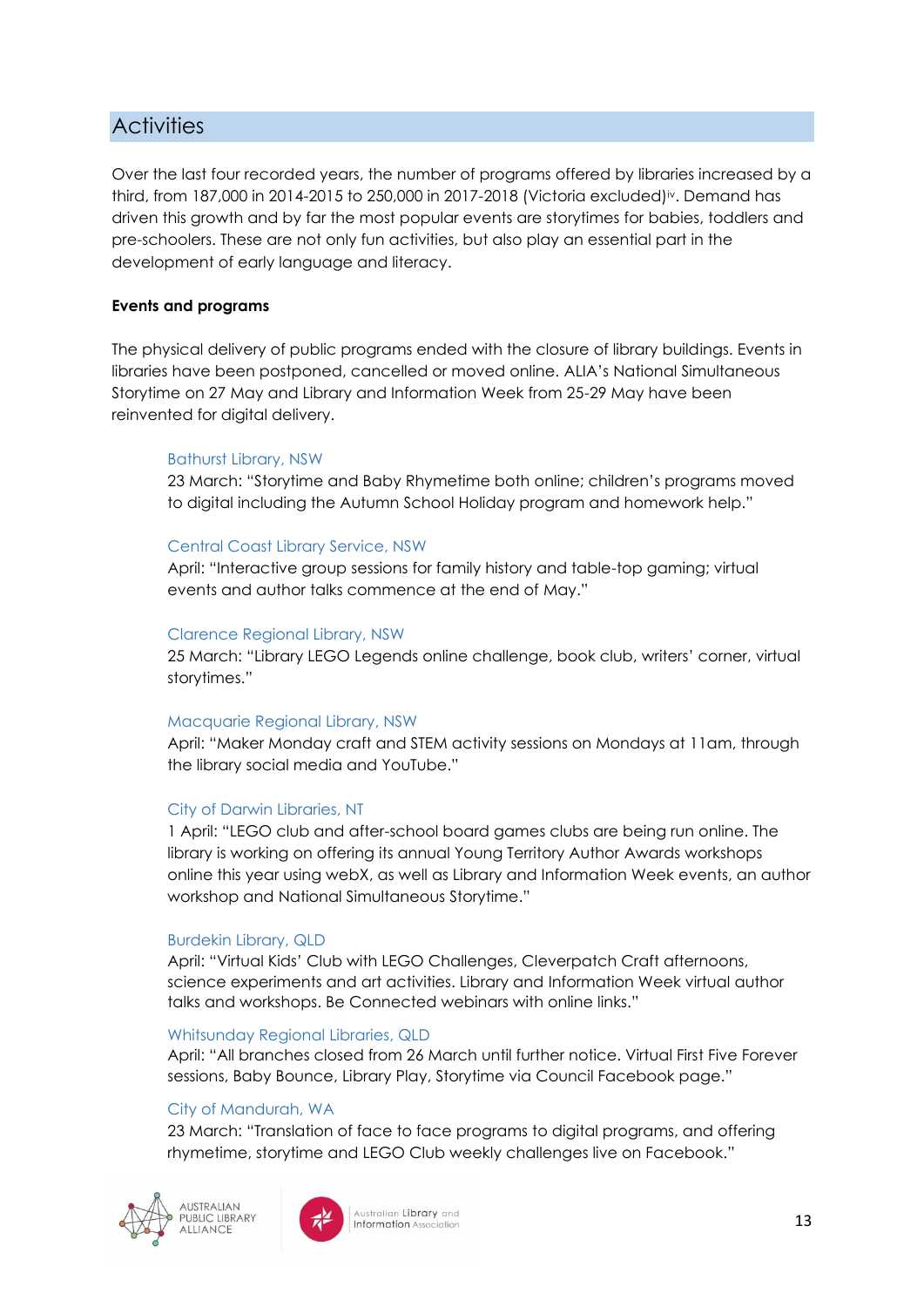#### City of Rockingham Libraries, WA

10 April: "Junior book club invited to participate using video blogs and via Zoom meetings, adult book clubs via Zoom meetings to commence 1 May. So far a small selection of storytime and stop motion videos available online, adult craft sessions, junior craft sessions, art classes and more are in development and being added to the city's YouTube channel as they are available.

#### Shire of Harvey Libraries, WA

April: "Free books, puzzles and children's activity sheets available outside the front door at Harvey Library."

#### **Virtual storytimes**

On 18 March, Books Create Australia, the collaboration between the Australian Booksellers Association (ABA), the Australian Library and Information Association (ALIA), the Australian Publishers Association (APA) and the Australian Society of Authors (ASA) announced a special arrangement for library storytimes during the COVID-19 outbreak. For the duration of the pandemic, virtual storytimes will be sanctioned by an industry agreement.

As a result of this agreement, libraries are able to record or livestream their storytimes, with many taking the opportunity to develop creative, fun, online experiences for families with small children at home. On 30 April, the ALIA website featured links to almost 100 library virtual storytime and rhymetime channels.

#### Libraries ACT, ACT

15 April: "Libraries ACT is excited to bring you two of our most popular kids' programs online until our branches reopen: Giggle & Wiggle Online and Online Story Time. You can find links to watch them on the library website.

New Online Story Time videos will be shared every Monday, Wednesday and Friday morning with our library staff sharing some of their favourite Australian picture books. A new Giggle & Wiggle Online video will be added every Monday morning. Sing and dance along and share a great Australian picture book. Watch and repeat, the repetition helps young kids with their language learning.

Thank you to the Australian Society of Authors, Australian Publishers' Association and the Australian Library and Information Association for allowing us to bring stories to you in this way. All songs used are in the public domain.

#### City of Parramatta, NSW

17 March, website: "We encourage you to continue to enjoy Story Time with your children via Story Time Videos that our Children's staff have created for you to watch in the comfort of your home. Bibs 'n' Books, Toddler Time and Story Time recordings."

#### Riverina Regional Library, NSW

31 March: "A daily virtual storytime has been introduced and during the Easter school holidays, there was a daily challenge (craft or other activity) for young people."



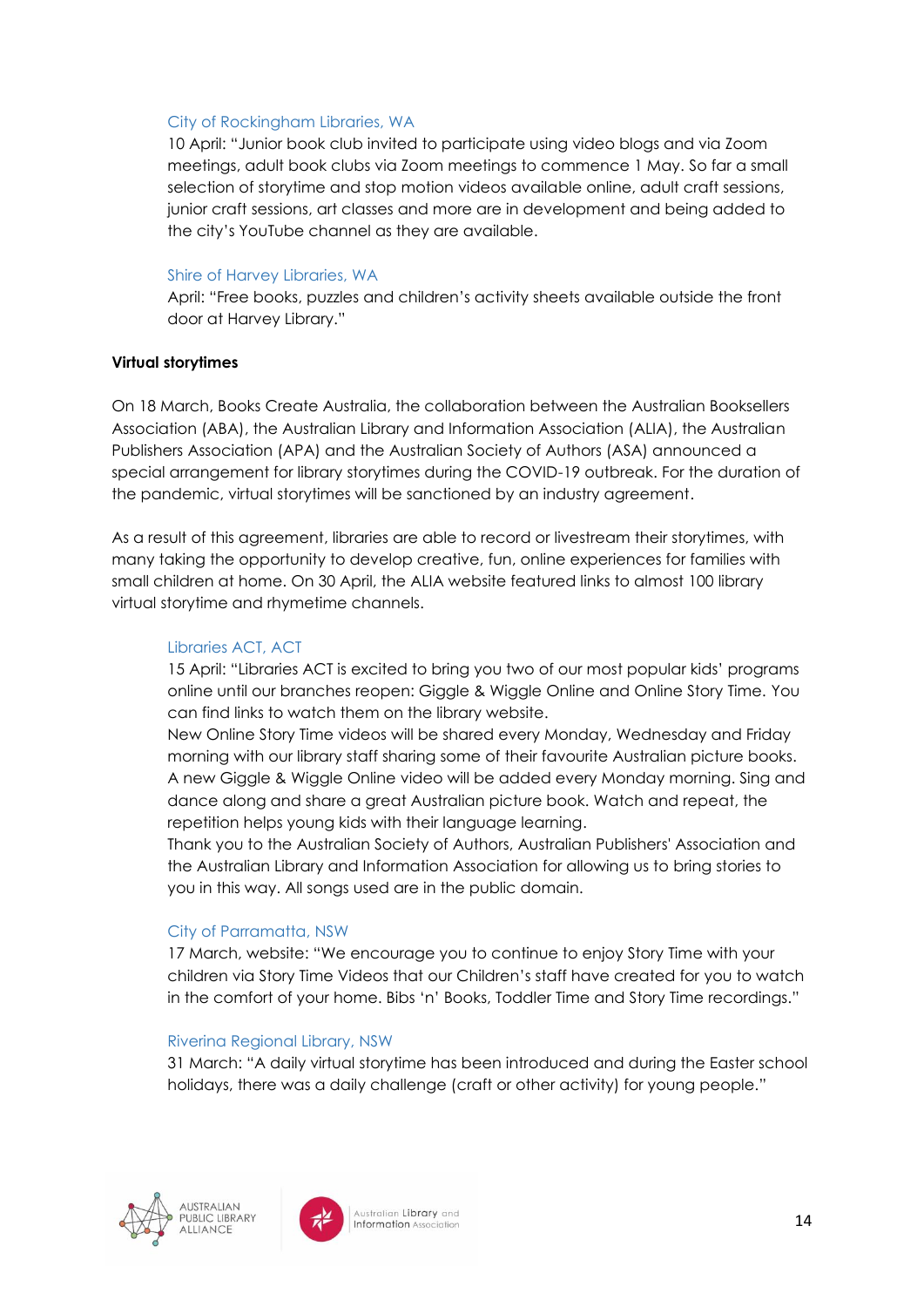#### Libraries Tasmania, TAS

April: "We are offering storytime and STEM activities live on Facebook, and one-onone adult literacy volunteer tutoring continues in some locations through a variety of online platforms."

#### Libraries SA

South Australian Public Libraries Libraries started delivering online story times shortly after libraries closures. These were available through live Facebook Streaming and loaded to library website. These were collated together on the Libraries SA YouTube Channel - over 340 Storytime sessions and 74 children programs can be viewed on this page<https://www.youtube.com/user/LibrariesSA/playlists>

#### **Authors online**

Libraries have needed a quick way to find authors who have the capacity and willingness to present to audiences online. ALIA worked with the Australian Society of Authors and Australian Publishers Association to set up a page for writers and illustrators who are available to deliver online events.

#### Moreton Bay Region Libraries, QLD

ALIA website case studyv: Moreton Bay Region Libraries delivers a program of regular author events. When the COVID-19 restrictions were announced, they had already booked popular Australian author, Nick Earls, for an event. The library approached Nick to prepare an online event, which became the first in their 'Yes, you can ask that' series. A week prior to the event, the library put out a call to its community on social media, to send in their questions for Nick Earls could respond to. The library team then worked with Nick to record a 35-minute video, answering the questions.

The community responded positively, with over 200 views in the first couple of weeks, which was an excellent outcome, particularly for a half hour video. The library has continued to use this model, with further interviews featuring authors Isobelle Carmody and Natasha Lester.

## <span id="page-14-0"></span>Information technology

One of the greatest needs is for access to public PCs for people who don't have their own devices or the skills to use the internet independently. This includes older Australians, homeless people and those from low income families. There are 13,900 public access devices in libraries across Australiavi, which provide a lifeline for those who are not able to afford their own or don't have access to high speed broadband internet at home.

Where government has allowed it, some libraries have been able to provide limited access to PCs by opening a small area for restricted hours, enforcing social distancing through the spacing of terminals, sanitising keyboards and screens between users and making the service available only to those who have pre-booked.



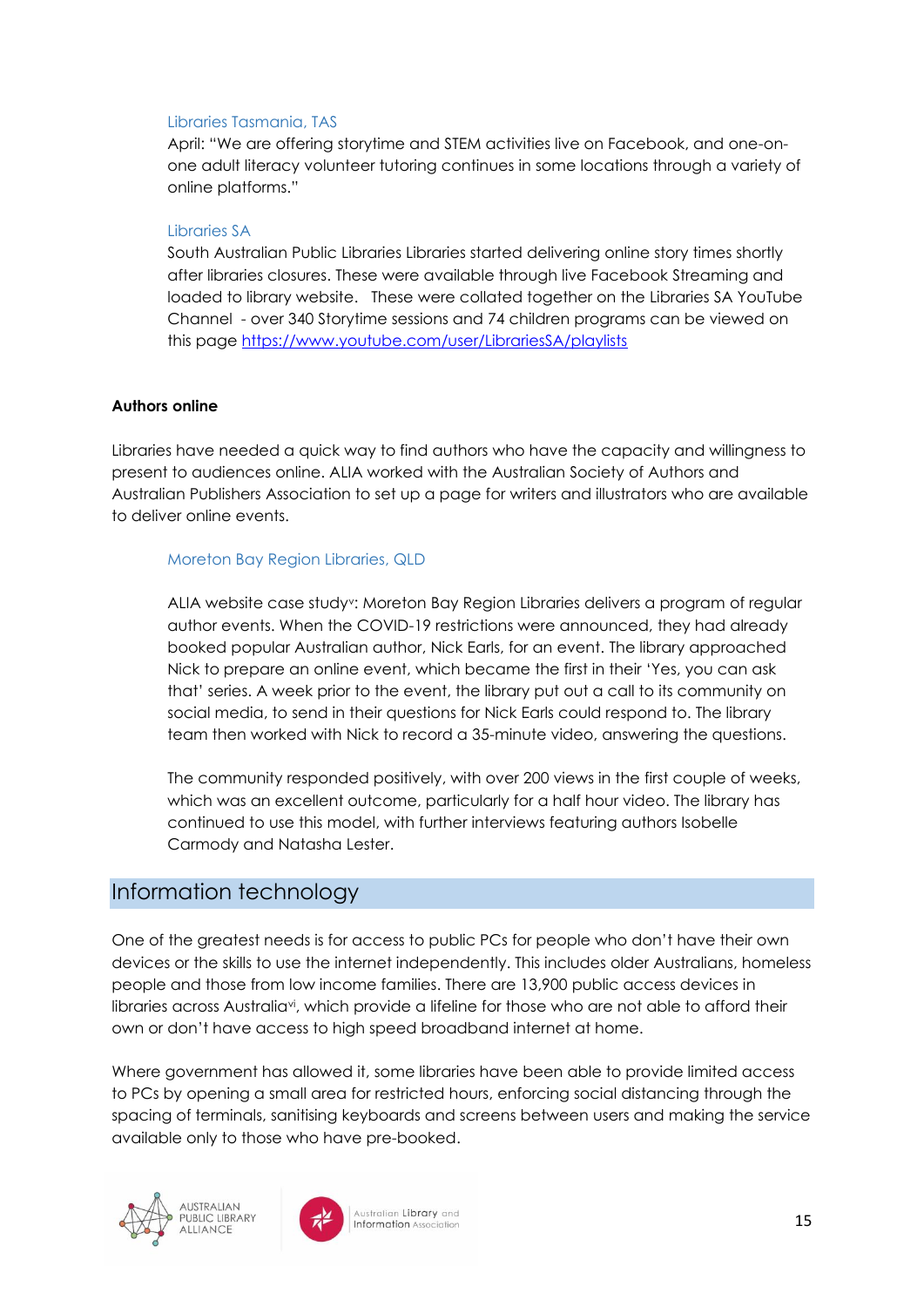#### **Public internet access**

As previously described, the vast majority of libraries have closed and their users no longer have access to PCs.

#### Libraries Tasmania, TAS

"The online chat service staffed by our librarians and archivists is available Monday to Friday from 9.30am to 5pm to answer any questions about accessing resources online."

#### City of Perth Library, WA

April: "Express computer access for vulnerable patrons (no printing), from 4 May."

#### State Library of Western Australia, WA

"We have set up a special room with three computers and access to the internet that allows – under very controlled conditions – those who do not have access to the internet (the homeless) to continue to be able to enjoy what most of us take for granted."

#### **Free WiFi**

Some libraries have chosen to turn off WiFi, to discourage people from gathering outside the building. Others have taken the reverse approach and have boosted WiFi availability so people with their own devices can have free use of the internet in the immediate vicinity of the library.

#### Riverina Regional Library, NSW

April: "Coolamon Shire Council Library WiFi currently still on and community members can still use it outside the building if they wish to. Cootamundra Library recently featured in the news for its work. Home delivery ongoing, staff working still inside the library – not working from home. WiFi still on for people to use outside the library."

#### Flinders Shire Public Library, QLD

April: "Flinders Shire has free WiFi in the town that is easily accessed."

#### Leigh Creek School Community Library, SA

April: "Staff are on site for background duties only. Public WiFi is not available."

#### Onkaparinga Libraries, SA

April: "WiFi is available for customers. Planning digital literacy training and activities virtually."

Libraries Tasmania, TAS March: "WiFI remains available for clients across all library sites."

#### Casey Cardinia Libraries, VIC

April: "WiFi is off except at Bunjil Place Library."



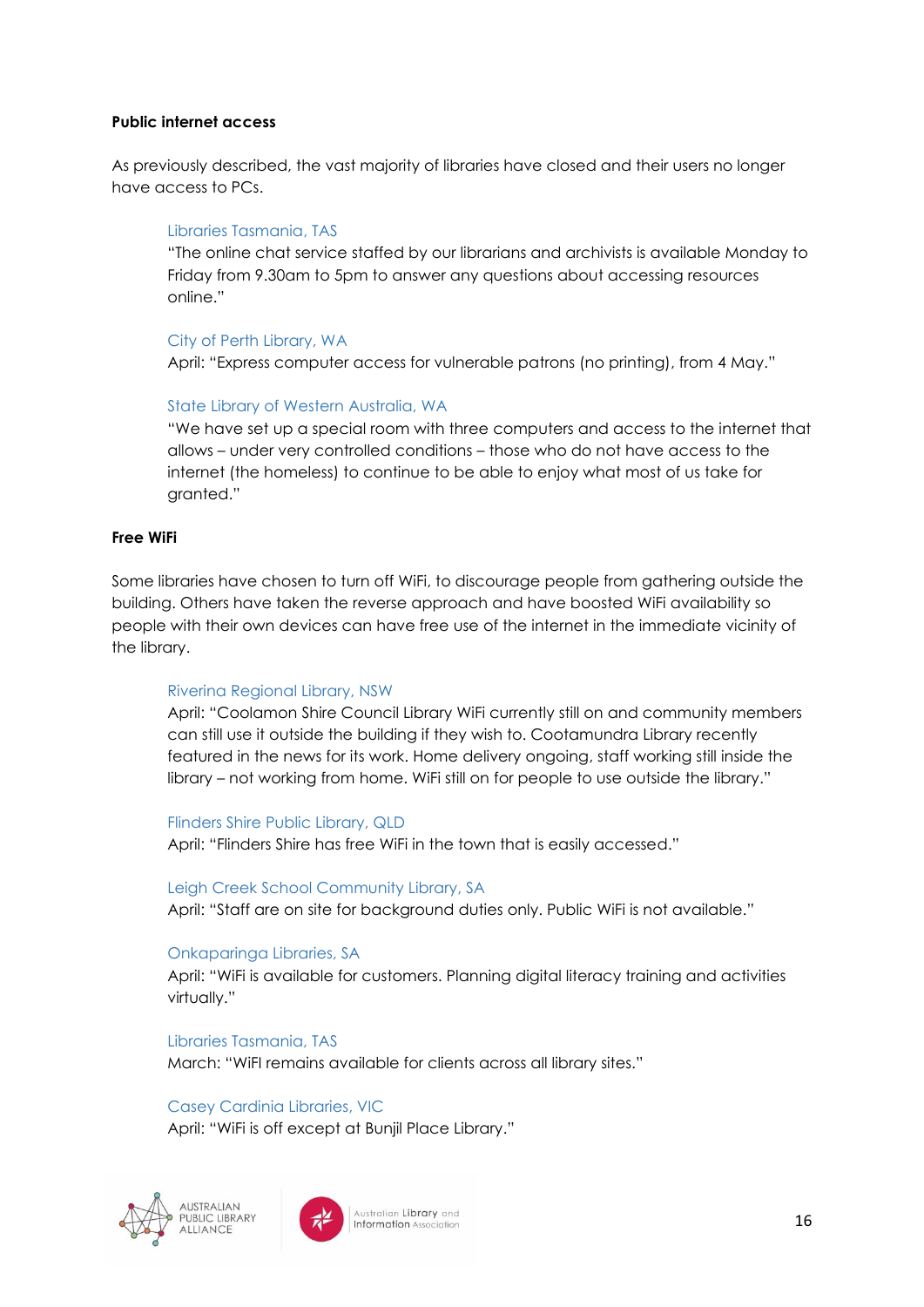#### City of South Perth Libraries, WA

April: "WiFi hours increased – availability from 6am to midnight."

#### <span id="page-16-0"></span>Information and enquiries

Library users are taking to the phone to contact libraries for the latest information and advice. As trusted sources of definitive information, librarians provide a valuable service to members of their community who are without internet access, find it difficult to navigate the online environment, or need the reassurance of a human response.

#### Oberon Library, NSW

April: "Staff are present in the library to answer phone calls including fielding reference queries and setting people up on personal devices to access BorrowBox [ebooks]."

#### Libraries Tasmania, TAS

March: "A central phone number established for clients who would otherwise contact one of our 45 libraries directly has been handing high numbers of general inquiries."

#### Yarra Plenty Regional Library, VIC

April: "Ask a Librarian each weekday from 10am to 12pm on Twitter and 10am to 4pm on Facebook. As many kids start Term 2 schooling from home, the library's teacher librarians will be available for one-to-one homework help sessions to assist in their transition to at-home learning. While our branches are closed, library staff are calling all YPRL members aged 70 or over (more than 5,500 people) to have a chat, connect them with essential services and offer any technical assistance that they might need. Family and local history help, 'Let Me Research That', weekend activity guides – everything you need to stay active, keep learning and have fun at home."

#### Albany Public Library, WA

March: "Staff 'live chat' from the website. Cold calling patrons over 75 years old who do not have an email address to check in with them. Albany History Collection librarians and resources accessible online."

#### City of Mandurah, WA

April: "Library and heritage services enewsletter continuing. Contributing to the community *COVID-19 Update* enewsletter. Establishing the corporate library by cataloguing resources held across the organisation. Telephoning all members over the age of 65 to advise of library closure and promote eresources."

#### City of South Perth Libraries, WA

April: "Reviewing our eresource web pages – updating information, collating help sheets and video tutorials on how to register and create accounts for each resource."

## <span id="page-16-1"></span>**Collections**



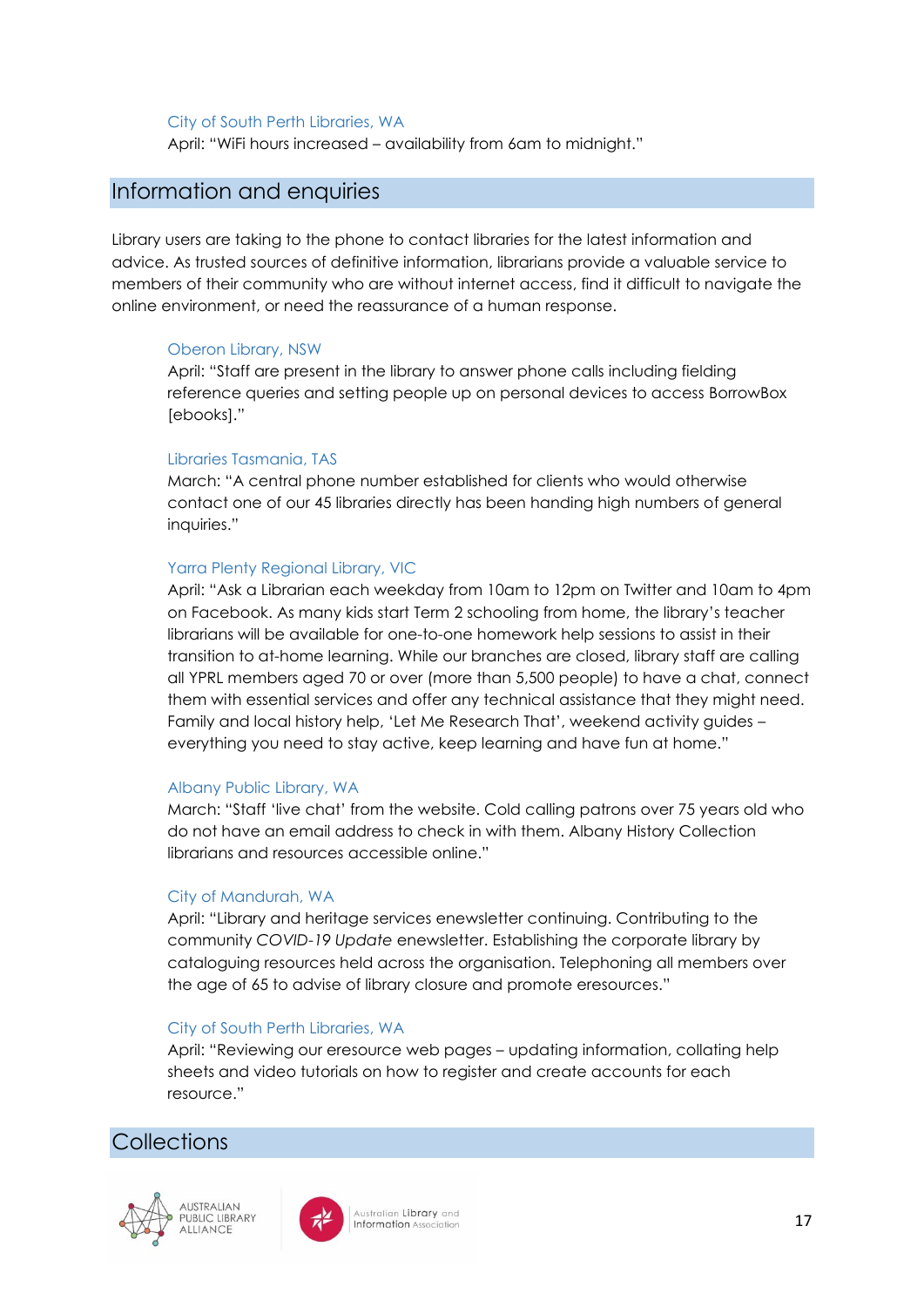Public libraries have moved seamlessly into providing both physical and electronic items for loan. There are approximately 40 million items available and while books in various formats (print, ebooks, audio books) form the greatest part of library collections, there are also DVDs, streaming services and local history materials, both hard copy and digitisedvii. Many public libraries have made the latter available as part of the National Library of Australia's Trove platformviii, which is the fourth most visited federal government website, serving 20 million unique users each year.

#### **Physical items**

Books, DVDs, toys and devices, such as virtual reality headsets, raise the issue of whether or not items for borrowing can harbour the virus and enable the transmission of infection.

#### Queanbeyan-Palerang Library Service, NSW

19 March: "Suspension of all programs and events; closed toy library; removal of every second computer."

#### Cairns Libraries, QLD

19 March: "Withdrawal of all toys and games from public spaces."

#### Excelsior Library, QLD

20 March: "Cancellation of holiday programs and outreach; reduction of computers to allow for social distancing; withdrawal of toys and soft furnishings; increase in loan limits and loan period."

#### Minlaton School Community Library, SA

19 March: "Cancellation of all community events and programs; removal of shared items (toys, pencils, etc)."

#### Western Downs Libraries, QLD

23 March: "All public programs suspended. Public computers and technology (VR etc) removed from access."

#### Chartered Institute of Library and Information Professionals, UK

29 April website: "During the COVID-19 emergency every person - including library staff, those using library books and those working in, or visiting, the library space - is advised to wash their hands more frequently to protect themselves from any contaminated surfaces.

Please note guidance from the COVID-19 Guidance Cell of Public Health England's National Infection Service, as advised to the Department of Digital, Culture, Media and Sport on 27 March 2020:

- The risk from books covered in a plastic cover handled by someone who is a possible COVID-19 case is negligible after 72 hours.
- The risk from books with a cardboard/paper cover is negligible after 24 hours.



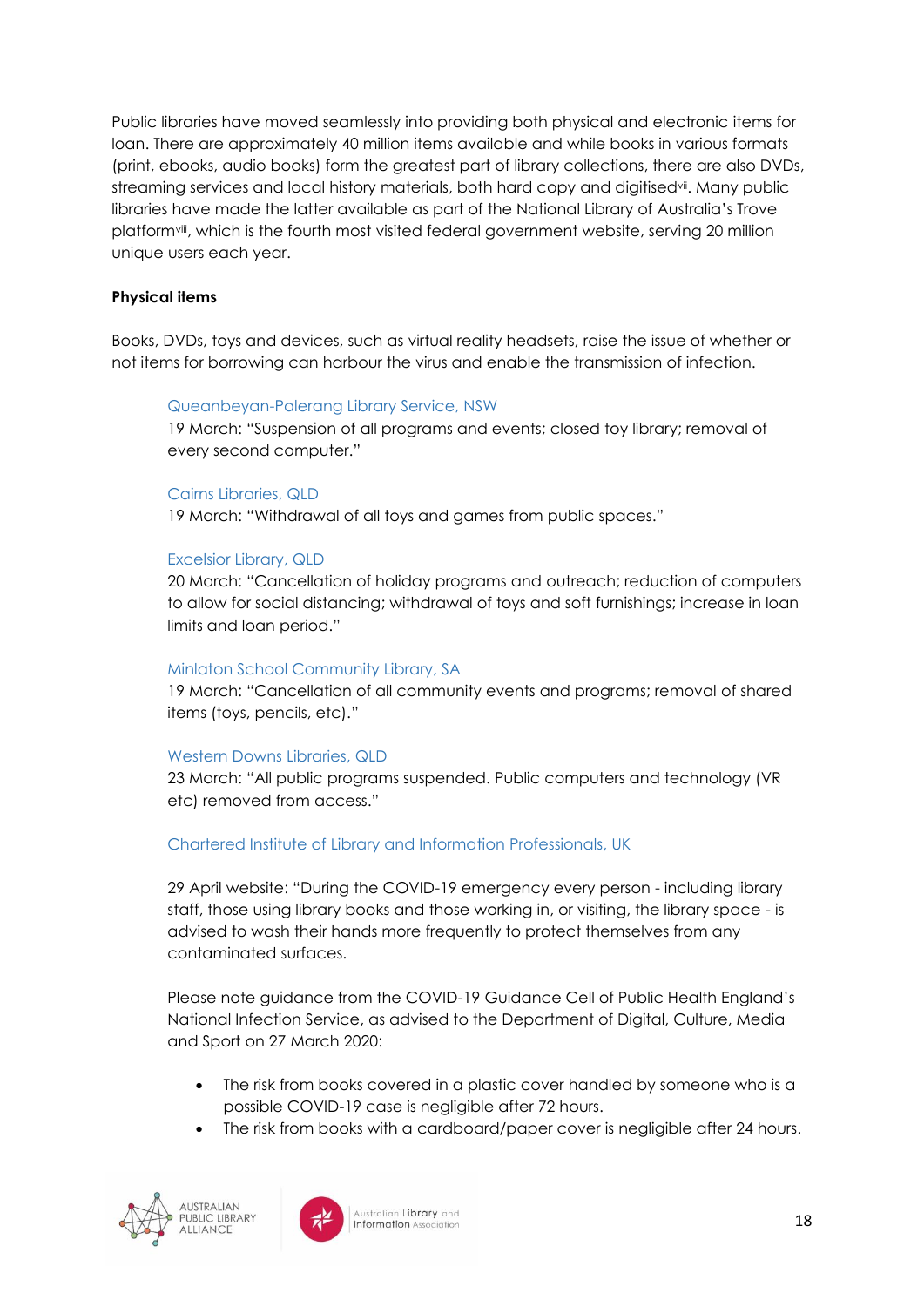CILIP notes that each individual library and information service has developed their own policies and protocols for safe book handling, including leaving books in 'quarantine' for 72 hours before handling.

#### **Electronic resources**

Libraries are investing in additional ebooks, eaudio books, emagazines, online learning platforms, film and video streaming services, and electronic databases, to keep members entertained, support students and businesses, and provide researchers with the information they need to continue their work.

#### Berrigan Shire Library Service, NSW

April: "Online book club launched, Story Box Library, Indy Reads, promoted using #StayConnected."

#### City of Parramatta, NSW

22 April: "3,115 new registered library members since 23 March, 11,962 digital loans (ebooks, eaudiobooks, emagazines) – including double the monthly average on the library's main ebook site ePlatform. Approximately 2,500 new ebooks and eaudiobook titles have been added to the collection, with special collections of the Premier's Reading Challenge ebooks added for children."

#### Wentworth Shire Libraries, NSW

April: "Purchased additional digital resources including a new subscription to StoryBox Library [digital storytimes] and additional BorrowBox [ebook] titles. Launched brand new Wentworth Shire Libraries app."

#### City of Port Adelaide Enfield Libraries, SA

30 April: "Local history library staff are working on important digitisation projects such as the scanning and indexing of local Births, Deaths and Marriages Registers. This project makes local records accessible online for family history researchers."

#### Libraries Tasmania, TAS

April: "There has been a 28 per cent increase in use of our ebook and eaudio services for the month of March (compared with March 2019), with a 46 per cent increase in the number of individuals borrowing an ebook. Junior ebook issues have increased by 82 per cent as a proportion of the collections used, with junior audio books proving popular."

#### City of Melbourne Libraries, VIC

29 April: "23 per cent surge in eLibrary usage (19,182 loans) compared with the same time last year, with eaudiobooks (10,345 loans) the most popular service."

#### City of South Perth Libraries, WA

April: "Increased eresources and physical resources. Additional BorrowBox ebooks and eaudio. New Comics Unlimited, PressReader and Beamfilm subscriptions."



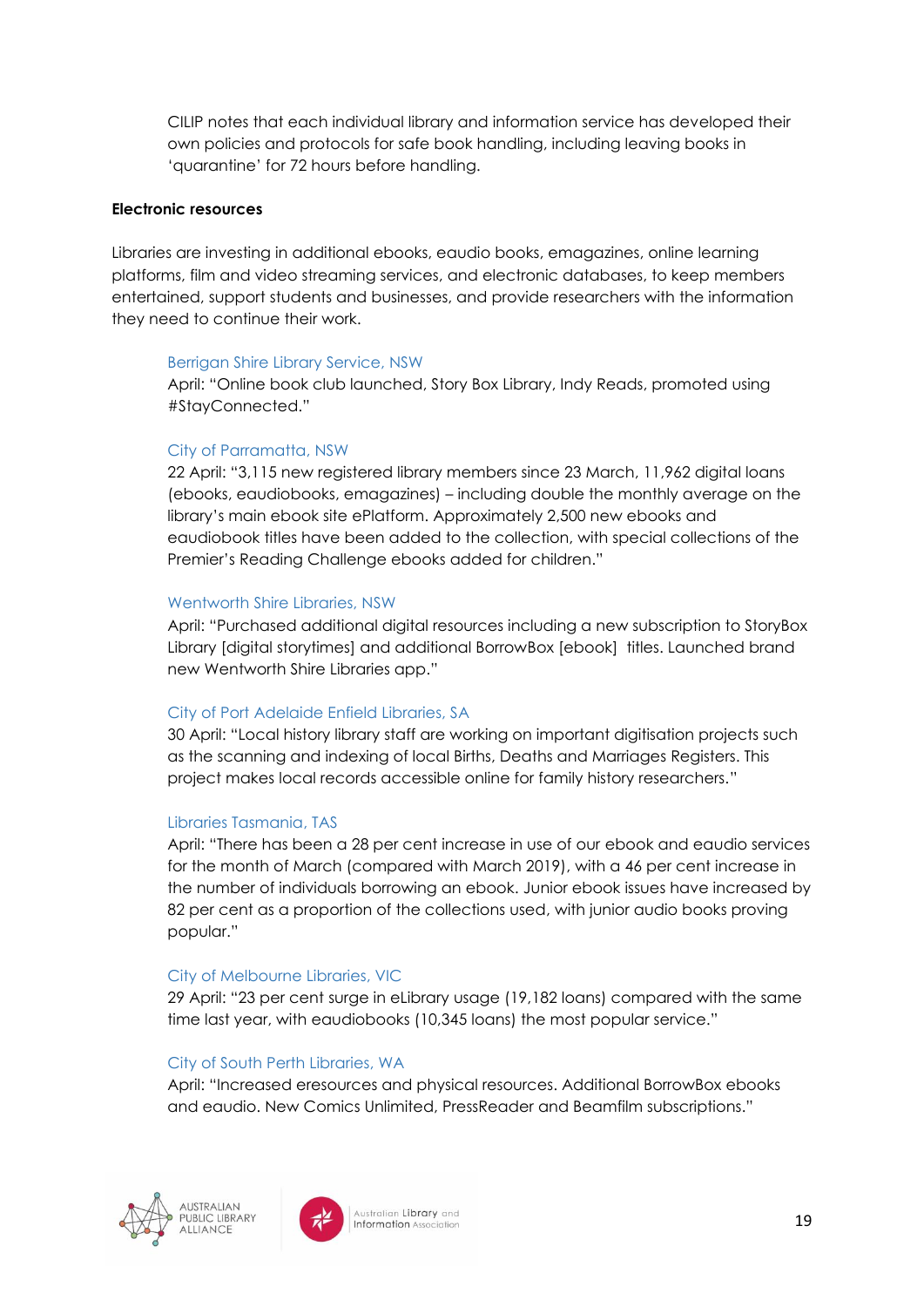#### State Library of Western Australia, WA

17 April: "Digitisation on demand – researchers that used to visit us and in person and order documents they could study in the flesh can now order digitised copies of our materials – free."

#### Libraries SA

3,000 South Australians are continuing to access OverDrive each day. In April, approximately 23,000 individuals used OverDrive, a 30% increase compared to January 2020 and a consortium record. While more than 50,000 holds are now waiting to be filled, there are now 2,000 more copies in the Libraries SA collection, and with additional funding the average wait time for a loan dropped below 20 days. In addition to routine holds purchasing, there was a particular focus in reducing the wait times on Children's and Young Adult titles. More than 50% of SA's Overdrive collection is currently checked out. The Harry Potter promotion has been incredibly well received – across all formats and languages there are currently 854 copies checked out by SA Families.

## <span id="page-19-0"></span>Other aspects

#### **Financial transactions**

North Burnett Regional Council Libraries, QLD 23 March: "No longer accepting cash payments."

#### **Justice of the Peace**

#### Adelaide Hills Library, SA

19 March: "All adult and children's programs and library events cancelled; mobile library services discontinued; community room bookings and Justice of the Peace services discontinued."

## <span id="page-19-1"></span>Reopening

The Northern Territory is the first jurisdiction to announce the reopening of library services<sup>ix</sup> from 15 May, as part of stage two of its roadmap for the 'new normal'. While government can make broad statements about libraries reopening to the public, the detail will need to be carefully planned by library managers to mitigate any remaining risks for staff and library users.

#### Grenfell Public Library (Weddin Shire)

April: "Plans for reopening will be rolling back the same way we rolled in, loans and returns only for a period before computers and activities being reintroduced."

Reopening will not mean going back to the way things were pre-COVID-19, it will mean putting in place the 'new normal' approach to library services.



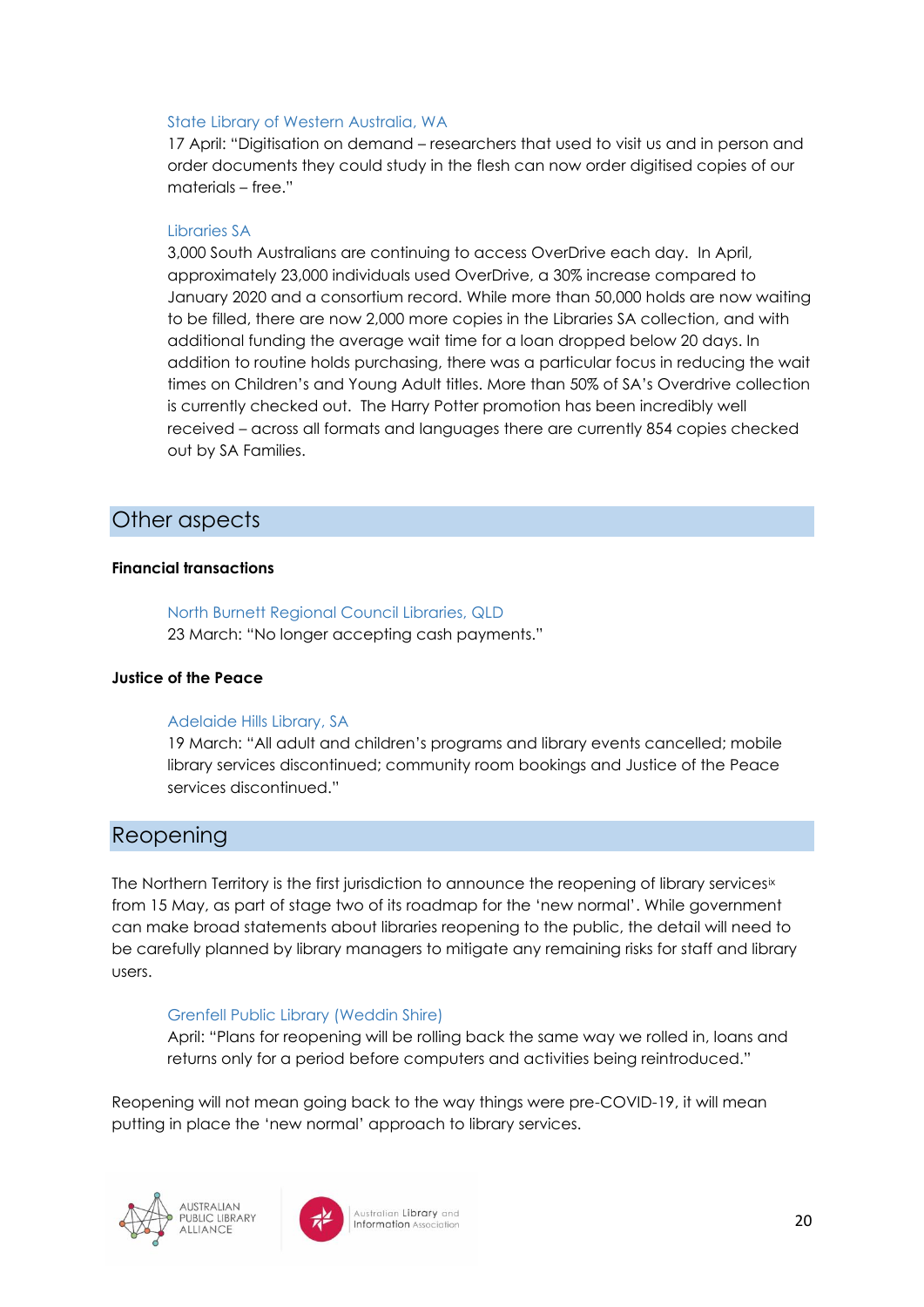This is the opportunity for libraries to prioritise their existing services and refocus investment on the services which are most highly valued by users. It is the opportunity to introduce more digital services as a permanent fixture, reaching new users and providing more content and activities for existing users. This is the opportunity to rethink programs and events, taking advantage of the heightened awareness of, and interest in, public libraries.

#### Libraries Tasmania, TAS

April: "Recovery planning is well underway as we continue to respond and reflect on what we have learnt. We are planning for a phased approach to re-commencing our physical services, prioritising library services and programs that are highly valued by our clients and those we can offer while respecting social-distancing and hygiene guidelines."

Some services which have been established for the duration of the pandemic will need to be removed as they will be redundant; there will no longer be the capacity to deliver them, or they will no longer be permissible. Some online programs will fall into the first category; click and collect may fall into the second, and virtual storytimes will need to be deleted from library channels with the removal of the ALIA/book industry copyright agreement allowing for recording and live streaming of children's picture books. However, other innovations such as becoming a member online will most likely become part of normal service.

In practical terms, there will need to be a greater focus on the safe handling of items for borrowing and display. The Institute of Museum and Library Services, OCLC and Battelle in the US<sup>x</sup> are collaborating to develop an evidence-based approach to safe reopening practices, providing information about how to handle materials, training and cleaning in libraries.

Each library will have its own plans for reopening, but there are five questions every library team needs to consider.

- 1. Which services have our library users missed most?
- 2. Which services have we introduced that we want to keep?
- 3. How do our services rank in terms of high, medium and low risk?
- 4. How do we reintroduce services while keeping our staff and users safe?
- 5. How will we celebrate the library being open again and bring our members back?

The National Cabinet meets on 8 May and we anticipate greater clarity after that meeting about when libraries may be able to ease restrictions on services and reopen fully.



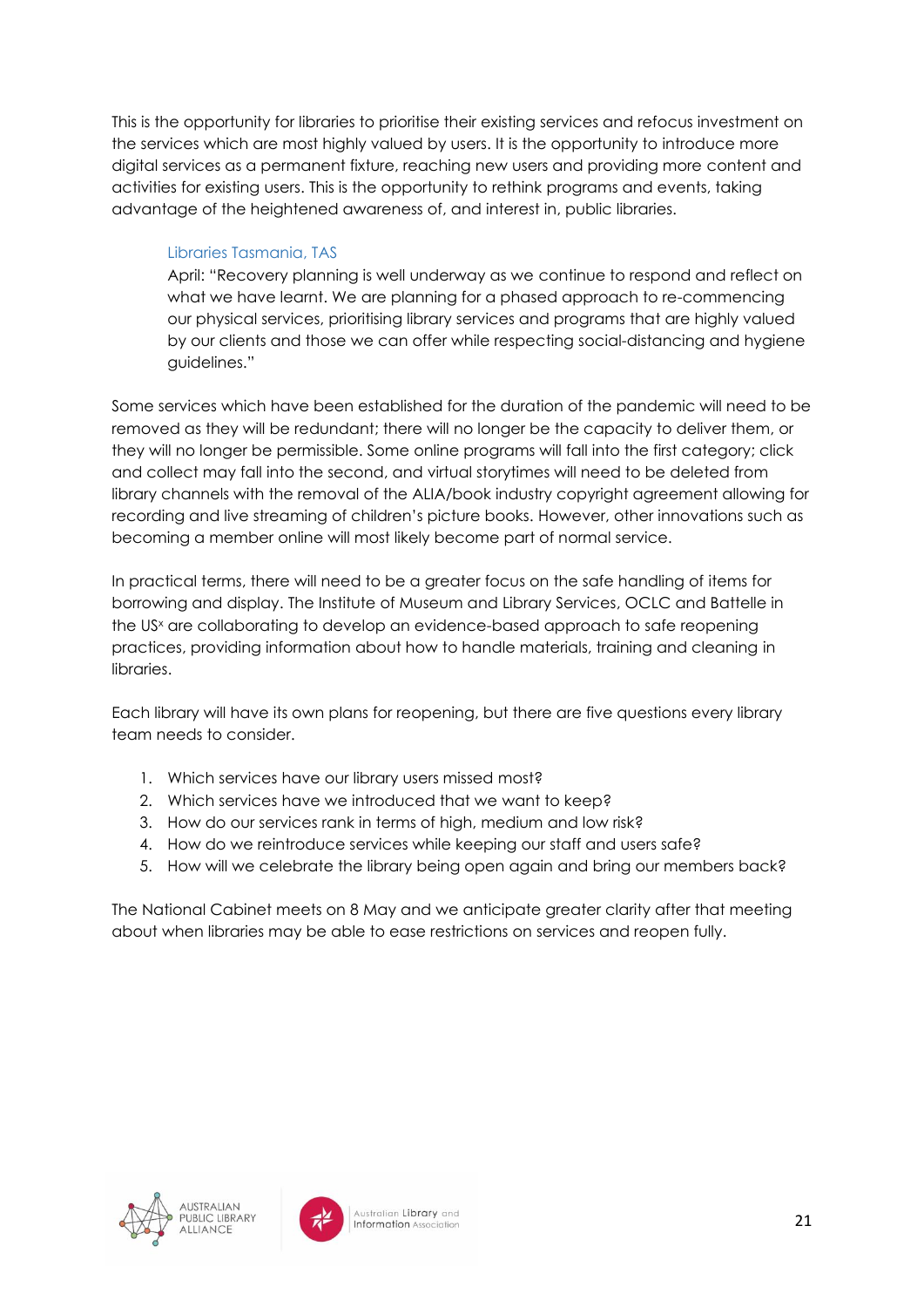## **Checklist**

#### **Planning**

- □ Risk assessment
- □ Operations and communications plans
- □ Timeline and phasing (easing of lockdown, partial reopening, full reopening)
- □ Celebration of full reopening

#### **Communications**

- □ Guidelines and training for staff
- □ Information for stakeholders
- □ Media alert through Council media team
- □ Notification of services available (English and LOTE)
- □ Be prepared for increased phone and email enquiries during the reopening phases
- □ Use the opportunity to communicate the value of the library

#### **Social distancing measures**

- □ Signage promoting social distancing (English and LOTE)
- □ Floor marking
- □ Rearrange furniture
- □ Separate entrance and exit
- □ Limited opening hours
- □ Opening hours for specific community groups
- □ Limited spaces open to the public (children's area, meeting rooms, café, toilets)
- □ Limited number of people in the library
- □ Limited period of time in the library
- □ Remove PCs to create space between terminals
- □ Time limits on PC sessions
- □ Limit numbers for face-to-face activities

#### **Safety precautions**

- □ Work Health and Safety risk assessment to identify high risk areas
- □ Cleaning schedule with focus on priority areas including shared devices and materials
- □ Quarantine and/or sanitise returned items
- □ Availability of wipes and sanitiser for staff and public use
- □ Install screens where social distancing measure are less effective
- □ Ask people who are unwell not to attend the library

#### **Staff support**

- □ Shift work to reduce the number of staff in the library
- □ Promote use of self-check stations
- □ Manage expectation of face-to-face assistance for library users

#### **Community support**

- □ Extended loan periods
- □ Automatic and repeated loan renewals
- □ Waiving of fines



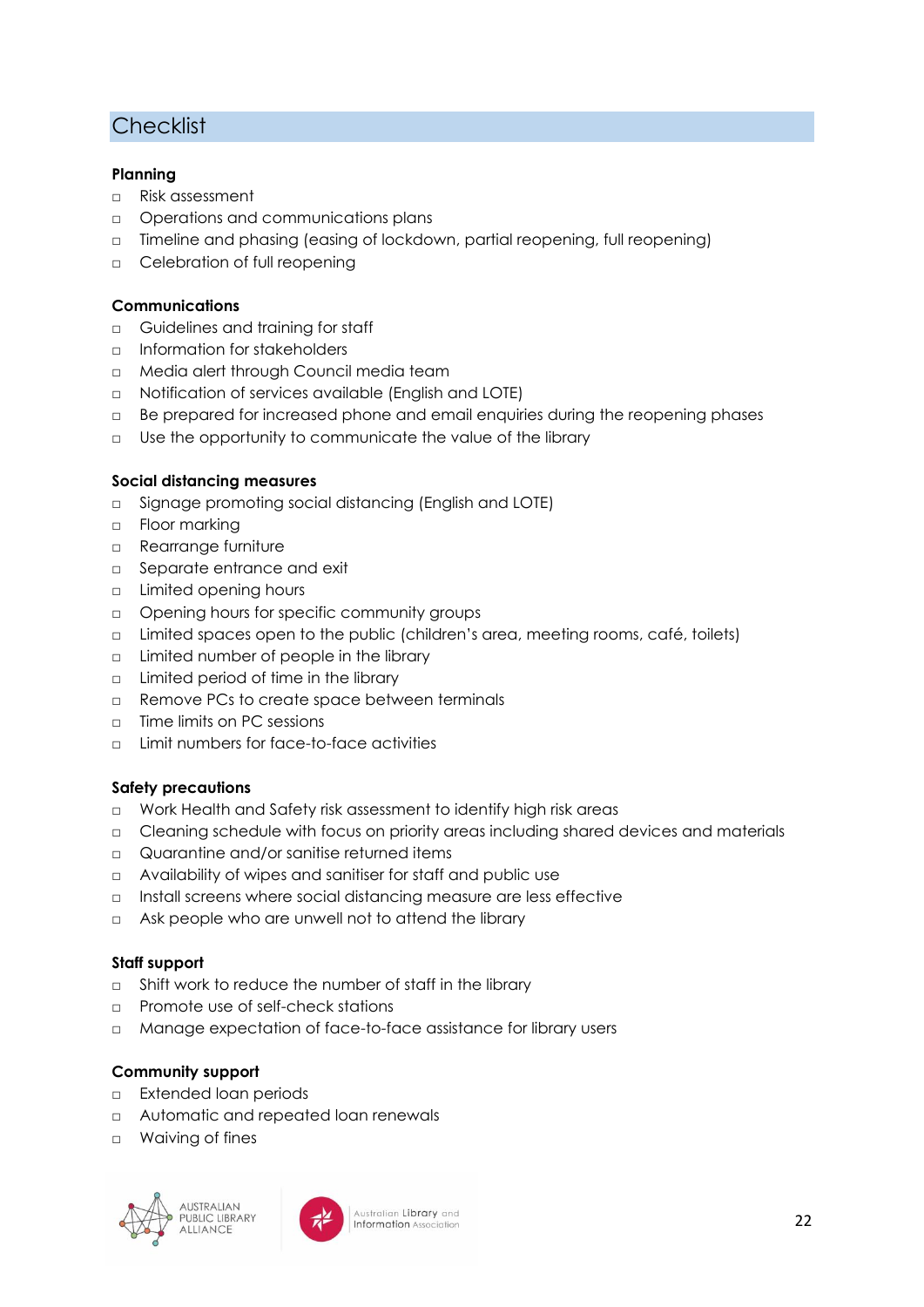#### **Operations**

- □ Bring back staff
- □ Reactivate return chutes
- □ Reopen library buildings and restart mobile library service
- □ Maintain extended home library service or return outreach services to pre-COVID level
- □ Reintroduce, retain or phase out click and collect, kerbside pick-up
- □ Make PCs available for public use
- □ Reintroduce cash transactions
- □ Review and instate calendar of programs and events, real world and virtual
- □ Remove virtual storytime recordings from media channels
- □ Reintroduce live large group programs and events as the final phase
- □ Consider reintroducing volunteers
- □ Review 2020-2021 budget including balance of investment in print and eresources

#### **Framework**

|                    | Current status | <b>Restrictions eased</b> | <b>Restrictions lifted</b> |
|--------------------|----------------|---------------------------|----------------------------|
| Planning           |                |                           |                            |
| Communications     |                |                           |                            |
| Social distancing  |                |                           |                            |
| Safety precautions |                |                           |                            |
| Staff support      |                |                           |                            |
| Community support  |                |                           |                            |
| Operations         |                |                           |                            |

## <span id="page-22-0"></span>What is safe?

It will be up to the library's organisation, as advised by local authorities, to determine the library is deemed safe to reopen. This may be dependent on local circumstances, such as the prevalence of community transmission of COVID-19, and the judgement of the relevant state or territory's Chief Medical Officer. Once the library is declared safe to reopen, there are important guidelines to consider in managing the safety of staff and visitors to the library:

#### **Physical distancing**

Maintain at least 1.5 metres distance between people.

- Rearrange furniture and computer facilities.
- Provide a separate entrance and exit to the space.
- Mark out the distance from the main service points, to minimise face-to-face interaction.
- Ask people who are feeling unwell to stay away from the library.



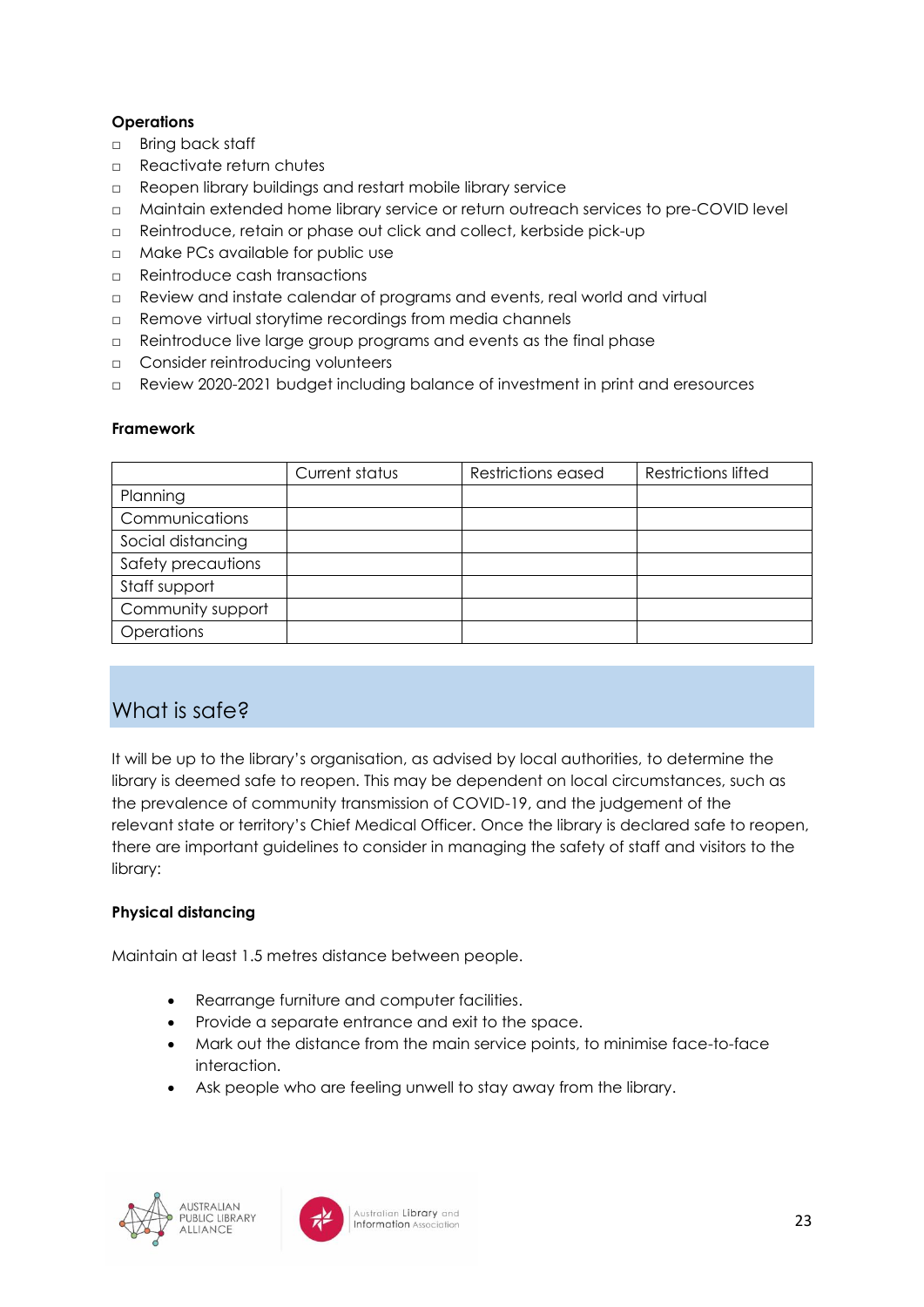Limit the usage of the space to one person per 4 square metres.

- Calculating the area of the public floor space. Divide the area by four. Limit the number of people in the space (including staff) to this number.
- Set up a safe queueing space outside the library marking every 1.5 metres on the ground.

#### **Safe handling of physical materials**

- Wear gloves when moving collections into quarantine and remove them immediately afterwards.
- Ask visitors to use self-checkout machines to minimise the exchange of physical items.
- Avoid handling cash or credit cards use 'tap and go' if receiving payments.

#### **Sanitising objects and surfaces**

- Providing hand sanitiser and/or alcohol-based soap for staff and visitors.
- Clean and disinfect public computer equipment between uses.
- Avoid the sharing of close-contact equipment such as headphones and VR headsets.

#### **Quarantining and sanitising collections**

- For paper-based products, leave books untouched in a dedicated quarantine area for a 24-hour period prior to handling and recirculating. Sanitising books with liquid disinfectants can damage books and is not recommended.
- For DVDs or other materials with plastic covers, wipe them down with alcohol wipes.
- Clean and disinfect hard, high-touch surfaces, such as railings, doorknobs, faucets, light switches, at least once a day – more often if possible.

This information has been gathered based on guidelines provided by Safe Work Australiaxi and advice provided by the Institute of Museum and Library Services (ILMS)<sup>xii</sup> and the Northeast Document Conservation Center<sup>xii</sup>.